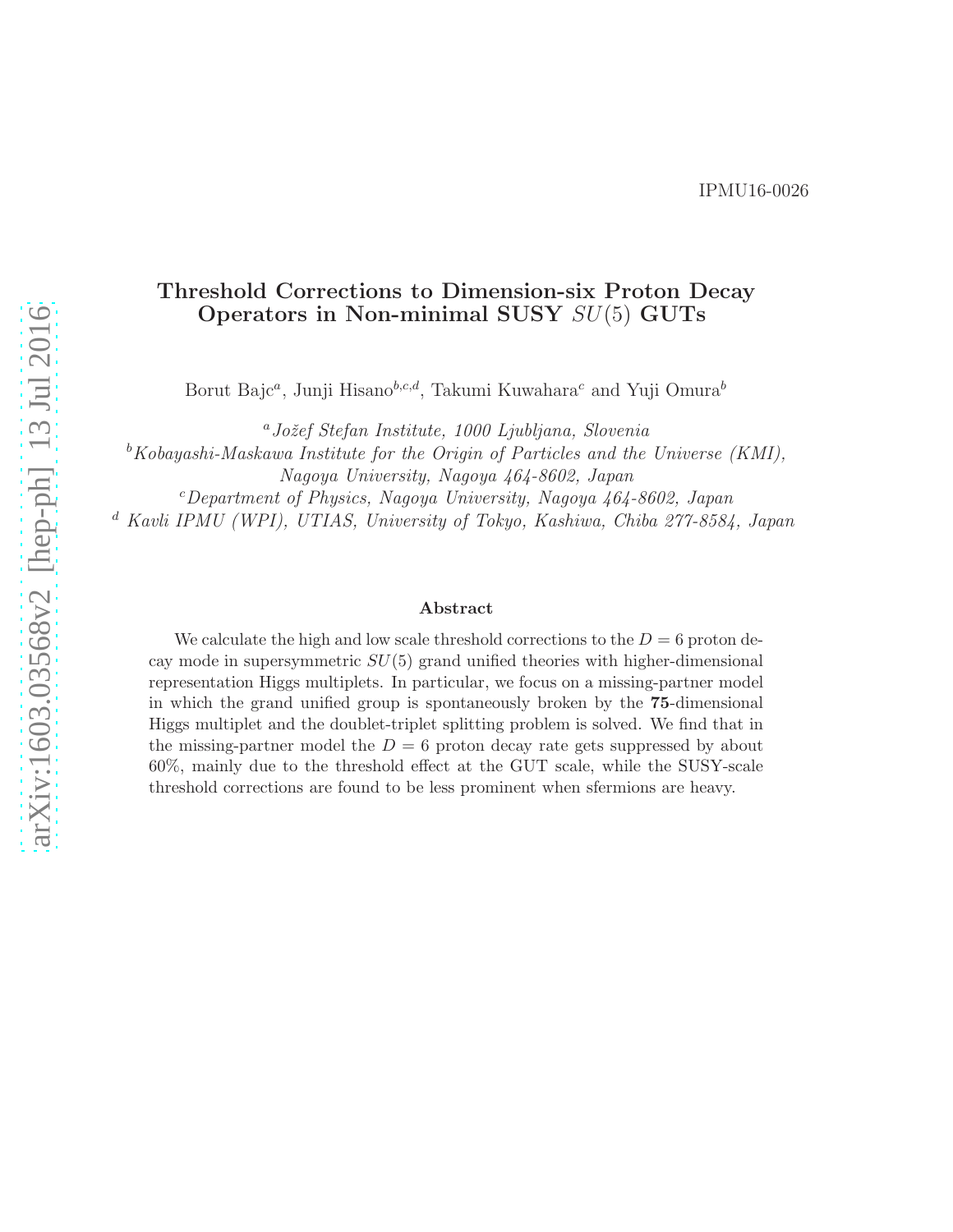## <span id="page-1-0"></span>1 Introduction

Grand unified theories (GUTs) are attractive candidates for physics beyond the standard model (SM). The unification of the SM gauge groups  $SU(3)_C \times SU(2)_L \times U(1)_Y$  provides a unified description both of gauge interactions and of matter fields. Besides, supersymmetry (SUSY) indicates the precise unification of the SM gauge couplings at the energy scale  $\sim 10^{16}$  GeV [\[1–](#page-23-0)[4\]](#page-23-1) and provides a candidate for dark matter. The discovery of a scalar boson with the mass of 126 GeV [\[5](#page-23-2)[–7\]](#page-23-3) is consistent with the expectations for the SM Higgs boson. In spite of efforts to find deviations from the SM predictions and/or direct detection of the SUSY particles at the LHC run-2 experiments, no such signal has been found so far, see for instance ATLAS and CMS collaborations reports in Refs. [\[8–](#page-23-4)[13\]](#page-24-0).

Indirect measurements of rare decays or rare processes are useful to constrain new physics. In particular, SUSY GUTs generically predict nucleon decays by exchanging an additional gauge boson called the X boson  $(D = 6$  decay) or a color-triplet Higgs multiplet  $(D = 5$  decay). In this paper we will assume that the R-parity violating  $(D = 4$ decay) mode is absent or at least negligible.

Regarding the  $D = 5$  decay mode it is well-known that the minimal renormalizable SUSY  $SU(5)$  GUT in the low-scale SUSY scenario (spartners typically around 1 TeV) has been excluded by predicting a too short lifetime [\[14,](#page-24-1)[15\]](#page-24-2). Several ways to relax this severe constraint have been considered. For example, imposing the Peccei-Quinn (PQ) symmetry [\[16\]](#page-24-3), one can suppress the baryon-number violating terms in the superpotential [\[17,](#page-24-4) [18\]](#page-24-5). Similarly, in the high-scale SUSY [\[19\]](#page-24-6) or split SUSY scenario [\[20–](#page-24-7)[22\]](#page-24-8), large sfermion masses reduce the Wilson coefficients of the four-Fermi operators responsible for nucleon decay via the color-triplet Higgs multiplet [\[23,](#page-24-9) [24\]](#page-24-10). Another possible way to avoid a too fast proton decay rate is to use higher dimensional operators to increase the GUT and triplet scales [\[25–](#page-24-11)[28\]](#page-25-0) and/or to suppress the color triplet Yukawa couplings without affecting the fermion masses [\[28,](#page-25-0)[29\]](#page-25-1), or to assume some very specific flavor structure [\[27\]](#page-25-2). Last but not least, models originating from higher spacetime dimensions can make use of continuum or discrete symmetries to completely or partially suppress the  $D = 5$  mode [\[30](#page-25-3)[–33\]](#page-25-4). The bottom line is that the  $D = 5$  decay mode is potentially dangerous but very model dependent.

An opposite situation is with the  $D = 6$  mode, which is on one side typically slower than the  $D = 5$  one, but on the other side more predictive, less model dependent. In this paper we will consider in detail this mode. The results will thus be particularly interesting for models in which for some reason the  $D = 5$  mode is negligible and the  $D = 6$  one dominates.

The main proton decay mode via the  $D = 6$  gauge interaction is into a neutral pion and a positron. For this decay mode various next-to-leading order corrections have been considered: the two-loop renormalization-group equations (RGEs) for the Wilson coefficients in MSSM [\[34\]](#page-25-5) and SM [\[35\]](#page-25-6), below the electroweak (EW) scale [\[36\]](#page-25-7), and the one-loop threshold corrections at the GUT scale in the minimal SUSY  $SU(5)$  model [\[37\]](#page-25-8). However, such corrections are not available for extended SUSY GUT models, which are motivated by the solution to the doublet-triplet splitting problem. These models typically employ large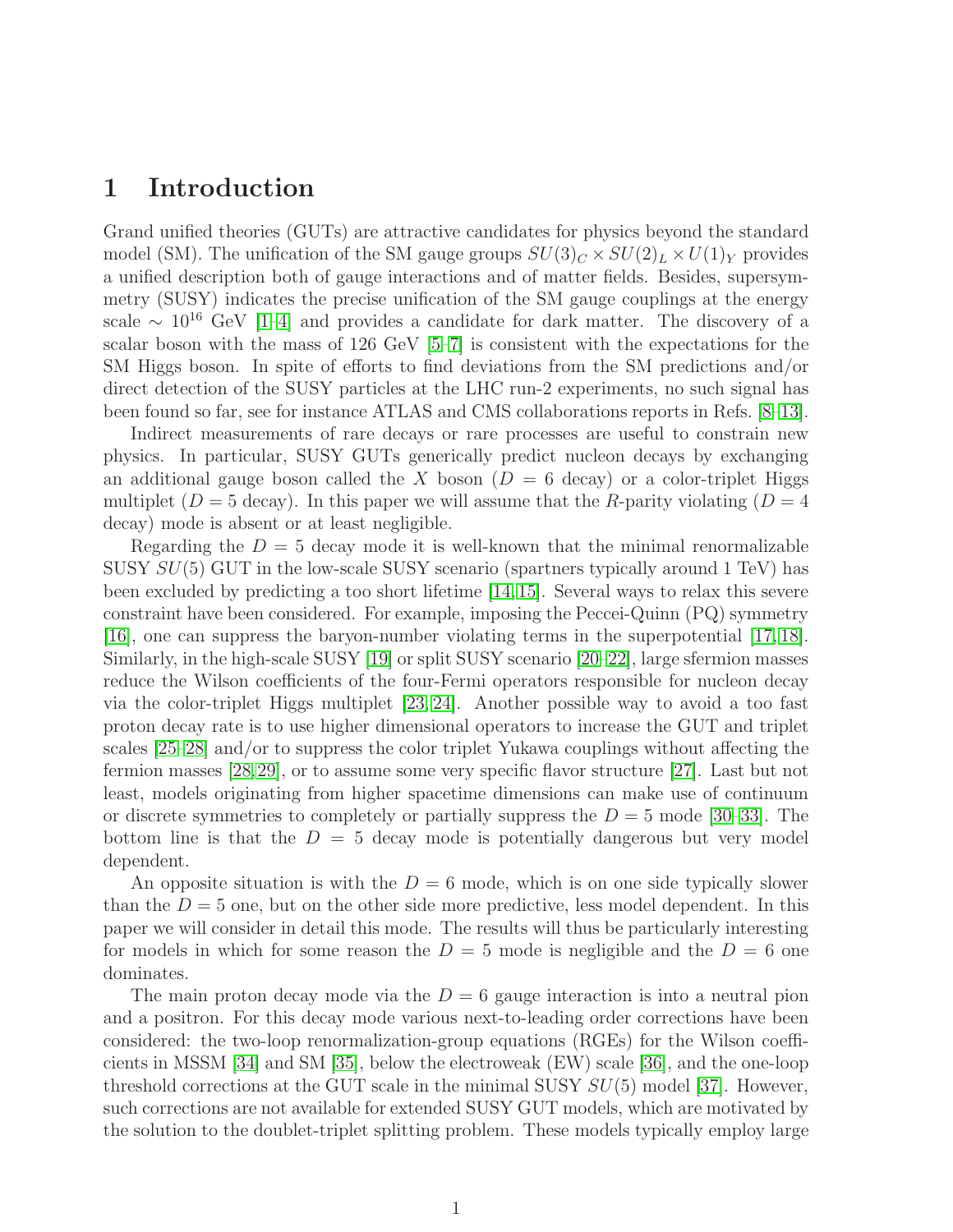Higgs representations, so threshold corrections are expected to be particularly important. Since the anomalous dimensions include only gauge couplings at the next-to-leading order, we will focus in the following only on the threshold corrections by gauge interactions.

In this paper we will estimate the threshold effect in SUSY  $SU(5)$  GUT models with negligible proton decay via the color-triplet Higgs exchange. As mentioned above, this can be easily obtained for example by imposing a global symmetry such as PQ symmetry. On top of that a light (below the GUT scale) color triplet is typically needed for exact unification [\[15\]](#page-24-2). A complete model with both ingredients is the missing-partner model [\[38,](#page-25-9)[39\]](#page-25-10): it naturally solves the doublet-triplet splitting problem of the SUSY  $SU(5)$  GUT since the  $5(5)$  Higgs multiplet only couples to the  $50(50)$  multiplet which however does not contain the doublet partner of  $5\,(5)$ . Since the adjoint 24 cannot couple 5 with  $\overline{50}$  (it does couple 5 with  $\overline{45}$  [\[40\]](#page-26-0) though), a higher dimensional adjoint 75 is needed. Then this Higgs multiplet spontaneously breaks the unified gauge symmetry into the SM gauge groups. As a result, there are a large number of fields contributing to the vacuum polarization of the X-boson supermultiplet and hence the threshold correction at the GUT scale may affect a precise predictions of proton lifetime. A similar analysis was carried out for the  $D = 5$  decay mode in the context of SUSY  $SO(10)$  GUTs in [\[41\]](#page-26-1), where it was concluded that the huge number of fields involved sensibly affects the wave function renormalization factor.

The current status of the nucleon decay experiments is as follows: the partial lifetime limit on  $p \to \pi^0 e^+$  is  $\tau(p \to \pi^0 e^+) > 1.67 \times 10^{34}$  years, and the bound on the partial lifetime for  $p \to K^+\overline{\nu}$  is  $\tau(p \to K^+\overline{\nu}) > 6.6 \times 10^{33}$  years [\[42,](#page-26-2) [43\]](#page-26-3). It is expected that a future experiment, the Hyper-Kamiokande, may achieve a sensitivity of 5-10 times the present bound.

This paper is organized as follows: in Section [2,](#page-3-0) we briefly introduce both the minimal and the missing-partner set-up of the renormalizable SUSY  $SU(5)$  GUT. In Section [3,](#page-6-0) we show the one-loop threshold corrections to the baryon-number violating dimensionsix operators at the GUT scale. We estimate them at the GUT scale in the minimal SUSY  $SU(5)$  and the missing-partner  $SU(5)$  models, and then compare the numerical results for threshold effects in each models in Section [4.](#page-10-0) Finally, we summarize this paper in Section [5.](#page-13-0) For completeness, in Appendix [A,](#page-15-0) we derive threshold corrections at the SUSY scale and compute their numerical values. In Appendix [B,](#page-19-0) we list the threshold contributions from the irreducible representations with the Dynkin index below that of the 75-dimensional multiplet. In Appendix [C,](#page-21-0) we give the interaction terms including the GUT-breaking vacuum expectation values (VEVs) in the cases of the adjoint Higgs multiplet and the 75-dimensional Higgs multiplet.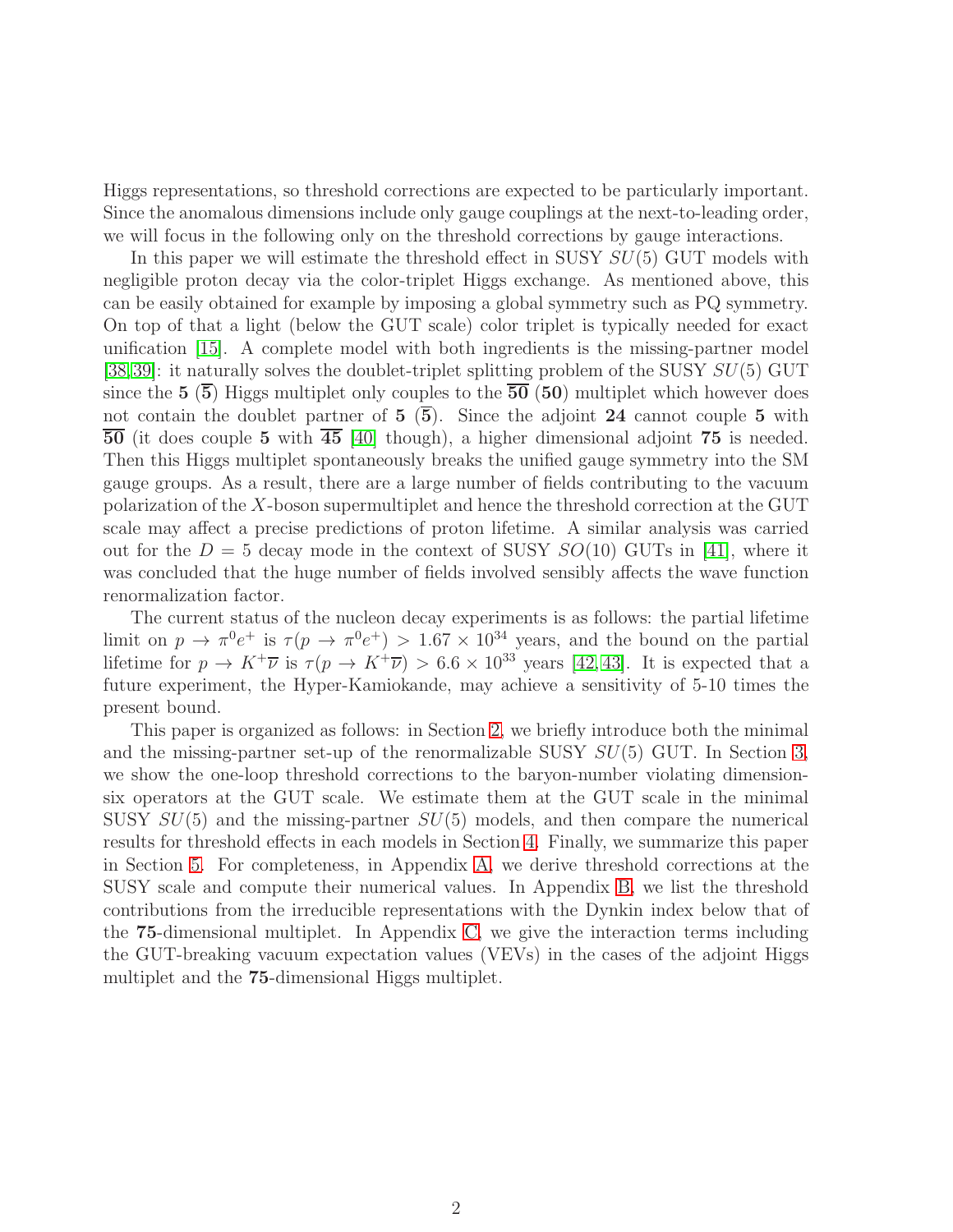### <span id="page-3-0"></span>2 Models

To begin with, we briefly review the SUSY  $SU(5)$  GUTs. The matter supermultiplets are completely embedded in the  $\overline{5} + 10$  representation for each generation:

$$
\Phi_{iA}(\mathbf{\bar{5}}) = \begin{pmatrix} D_{i\alpha}^C \\ \epsilon_{rs} L_i^s \end{pmatrix}, \qquad \Psi_i^{[AB]}(\mathbf{10}) = \frac{1}{\sqrt{2}} \begin{pmatrix} \epsilon^{\alpha\beta\gamma} U_{i\gamma}^C & Q_i^{r\alpha} \\ -Q_i^{s\beta} & \epsilon^{sr} E_i^C \end{pmatrix}, \tag{1}
$$

where  $A, B, \dots = 1, 2, \dots, 5$  are the  $SU(5)$  indices,  $\alpha, \beta, \dots = 1, 2, 3$  and  $r, s, \dots = 1, 2$ are the  $SU(3)_C$  and  $SU(2)_L$  indices, respectively.  $i = 1, 2, 3$  denotes the generation. The component superfields describe the chiral superfields of the minimal supersymmetric standard model (MSSM);  $D^{C}$ ,  $U^{C}$  and  $E^{C}$  are the right-handed charge conjugated downtype, up-type, and charged lepton superfields, while Q and L denote the left-handed quark and lepton doublet superfields, respectively. A square bracket  $[\dots]$  represents antisymmetric indices.

Differences among SUSY  $SU(5)$  GUTs appear in the Higgs sector. We describe the Higgs sector and the mass spectrum in the minimal and missing-partner models in the following two subsections.

#### 2.1 Higgs Sector in the Minimal  $SU(5)$

In the Higgs sector, two types of Higgs multiplets are required. One is the Higgs multiplet including the MSSM Higgs multiplets which are needed for the electroweak symmetry breaking. The MSSM Higgs multiplets are embedded in the minimal  $SU(5)$  into the  $5+5$ (denoted by  $H$  and  $H$ ) and are so accompanied with the color-triplet Higgs multiplets. The other, additional, Higgs multiplet spontaneously breaks the GUT gauge group. In the minimal SUSY  $SU(5)$  GUT, this role is played by the adjoint 24-dimensional Higgs multiplet (denoted by  $(\Sigma_{24})^A_B$ ), whose fields are either eaten by the heavy X gauge boson (the would-be Nambu-Goldstone fields) or are typically heavy.

The superpotential in the Higgs sector depends on the particle content. As we said above, in the minimal setup of the SUSY  $SU(5)$ , the Higgs sector is only composed of the  $5+\overline{5}$  Higgs multiplets and the adjoint Higgs multiplet. The superpotential for the Higgs sector in the minimal renormalizable SUSY  $SU(5)$  is

$$
W_{\text{Minimal}} = \frac{f}{3} \text{Tr}(\Sigma_{24})^3 + \frac{m_{24}}{2} \text{Tr}(\Sigma_{24})^2 + \lambda \overline{H}_A((\Sigma_{24})^A_B + 3v_{24}\delta^A_B)H^B. \tag{2}
$$

Here,  $v_{24} = m_{24}/f$  denotes the VEV of the adjoint Higgs multiplet. In the last term, we fine-tuned the parameters between  $H\Sigma_{24}H$  and  $HH$  so to get the MSSM Higgs doublets massless after symmetry breaking.

In the minimal SUSY  $SU(5)$  the adjoint Higgs multiplet  $(\Sigma_{24})^A_B$   $(A, B = 1, \dots, 5)$ obtains a GUT-breaking VEV. The Kähler potential for the adjoint Higgs multiplet is given by

$$
\mathcal{K}_{24} = (\Sigma_{24}^{\dagger})^A_B (e^{2g_5 V})^B_C (e^{-2g_5 V})^D_A (\Sigma_{24})^C_D,
$$
\n(3)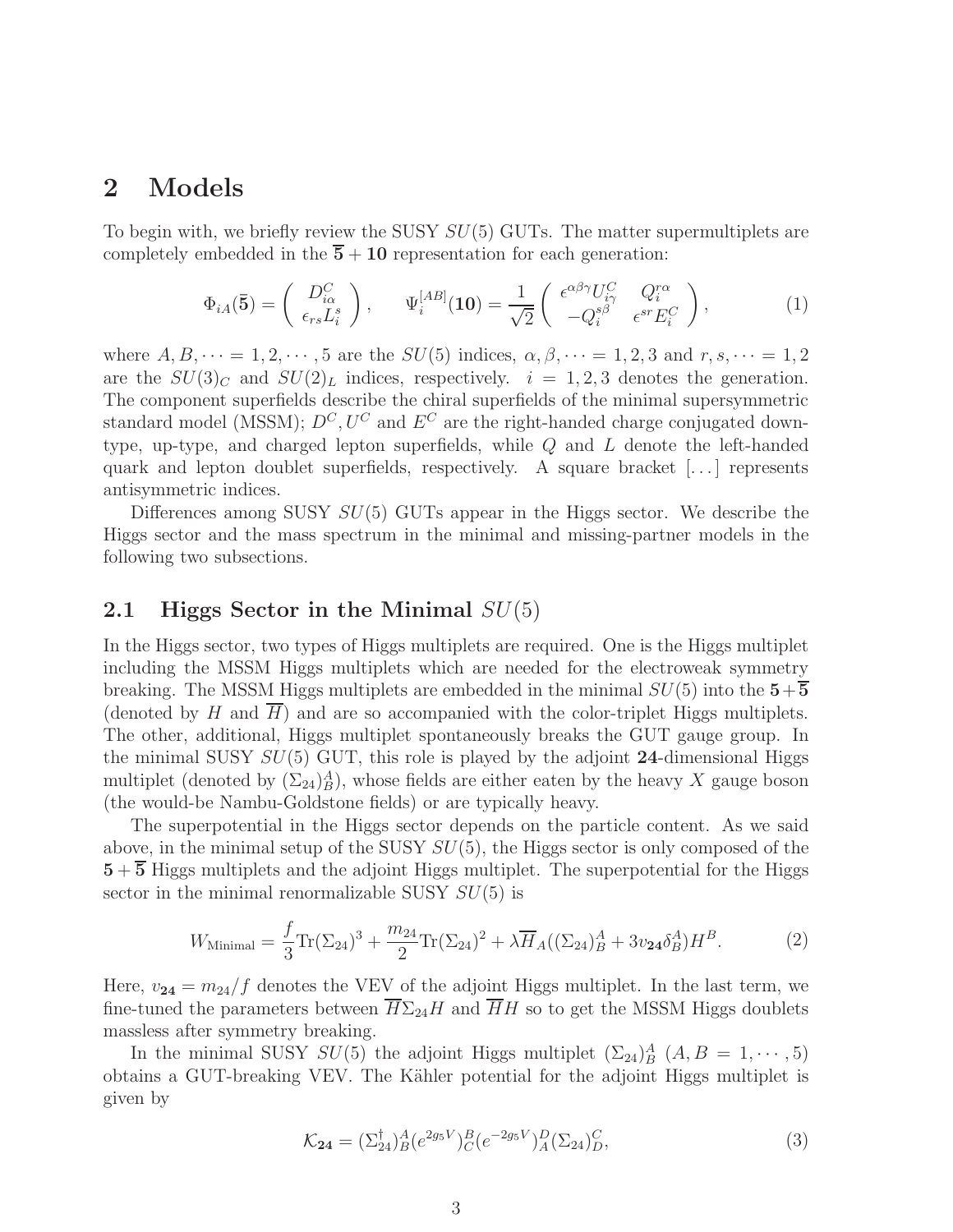where  $g_5$  and V denote the gauge coupling and the vector superfield in  $SU(5)$ . Parametrizing the adjoint Higgs VEV as

<span id="page-4-1"></span>
$$
\langle (\Sigma_{24})_s^r \rangle = -3v_{24}\delta_s^r, \qquad \langle (\Sigma_{24})_\beta^\alpha \rangle = 2v_{24}\delta_\beta^\alpha, \tag{4}
$$

the mass of the X boson is given by  $M_X = 5g_5v_{24}$ .

In this model, the adjoint Higgs multiplet is decomposed into the color-octet, the weak-triplet, the SM singlet, and the would-be Nambu-Goldstone multiplets. The octet and triplet have the same mass  $M_{\Sigma_{24}} = 5m_{24}/2$ , while the SM singlet has the mass of  $M_{\Sigma_{24}}/5$ . The color triplets obtain the mass of  $M_{H_C} = 5\lambda v_{24}$  after symmetry breaking.

### 2.2 Higgs Sector in the Missing-partner  $SU(5)$

In the missing-partner model, the MSSM Higgs doublets become massless without finetuning. In this model, the  $50 + \overline{50}$ -dimensional Higgs multiplets are introduced to give GUT-breaking mass to the color-triplet Higgs multiplets via couplings with 75 dimensional Higgs. This 75-dimensional Higgs multiplet includes the SM singlet [\[38,](#page-25-9) [39\]](#page-25-10) and so can break  $SU(5)$  to SM. In the following it is denoted by  $(\Sigma_{75})^{[AB]}_{[CD]}$  $[CD]$ . The dangerous  $D = 5$  proton decay operators are suppressed by imposing a PQ symmetry [\[18\]](#page-24-5). We thus introduce in this model two  $50 + \overline{50}$  pairs (denoted by  $\Theta$ ,  $\overline{\Theta}$ ,  $\Theta'$ ,  $\overline{\Theta}'$ ) and an additional  $5+\overline{5}$  pair (denoted by  $H', \overline{H}'$ ). The PQ charge assignment for them is given in Table [1.](#page-5-0) The invariant superpotential under the gauge and global symmetries is given as follows<sup>[1](#page-4-0)</sup>:

$$
W_{\text{MP}} = g_{H} \epsilon_{ABCDE} H^{A} (\Sigma_{75})_{[FG]}^{[BC]} \Theta^{[DE][FG]} + g_{\overline{H}} \epsilon^{ABCDE} \overline{H}_{A} (\Sigma_{75})_{[BC]}^{[FG]} \overline{\Theta}_{[DE][FG]} + g'_{H} \epsilon_{ABCDE} H'^{A} (\Sigma_{75})_{[FG]}^{[BC]} \Theta'^{[DE][FG]} + g'_{\overline{H}} \epsilon^{ABCDE} \overline{H}'_{A} (\Sigma_{75})_{[BC]}^{[FG]} \overline{\Theta}'_{[DE][FG]} + m_{75} (\Sigma_{75})_{[AB]}^{[CD]} (\Sigma_{75})_{[CD]}^{[AB]} - \frac{1}{3} \lambda_{75} (\Sigma_{75})_{[EF]}^{[AB]} (\Sigma_{75})_{[AB]}^{[CD]} (\Sigma_{75})_{[CD]}^{[EF]} + M_{1} \overline{\Theta}_{[AB][CD]} \Theta'^{[AB][CD]} + M_{2} \overline{\Theta}'_{[AB][CD]} \Theta^{[AB][CD]}.
$$
\n(5)

Already the large Dynkin index of 75 implies a asymptotically non-free theory above the GUT scale. Additional  $50 + 50$  pairs would lead to the Landau pole between the GUT and Planck scales. By itself this may not be a problem, and could signal the presence of a non-perturbative UV fixed point [\[44,](#page-26-4) [45\]](#page-26-5), although in supersymmetry this may not be easy to obtain [\[46\]](#page-26-6). To simplify the analysis we will assume in the following a perturbative GUT all the way to the Planck scale. This means that the masses of  $50 + 50$  pairs must be at the gravitational scale  $(M_1 = M_2 = M_{\text{Pl}})$ .

In the missing-partner model with PQ symmetry it is the VEV of the 75 representation superfield which breaks the GUT symmetry. The Kähler potential for the 75 representation superfield is given by;

$$
\mathcal{K}_{\mathbf{75}} = (\Sigma_{75}^{\dagger})_{[CD]}^{[AB]} (e^{2g_5 V})_E^C (e^{2g_5 V})_F^D (e^{-2g_5 V})_A^G (e^{-2g_5 V})_B^H (\Sigma_{75})_{[GH]}^{[EF]}.
$$
 (6)

<span id="page-4-0"></span><sup>&</sup>lt;sup>1</sup>Similar to the original missing-partner model [\[38,](#page-25-9) [39\]](#page-25-10), the terms  $H\overline{H}'$  and  $H'\overline{H}$  are omitted by hand even if the PQ symmetry is imposed [\[18\]](#page-24-5). In this paper we adopt this model as a prototype model with higher-dimensional representation Higgs multiplets.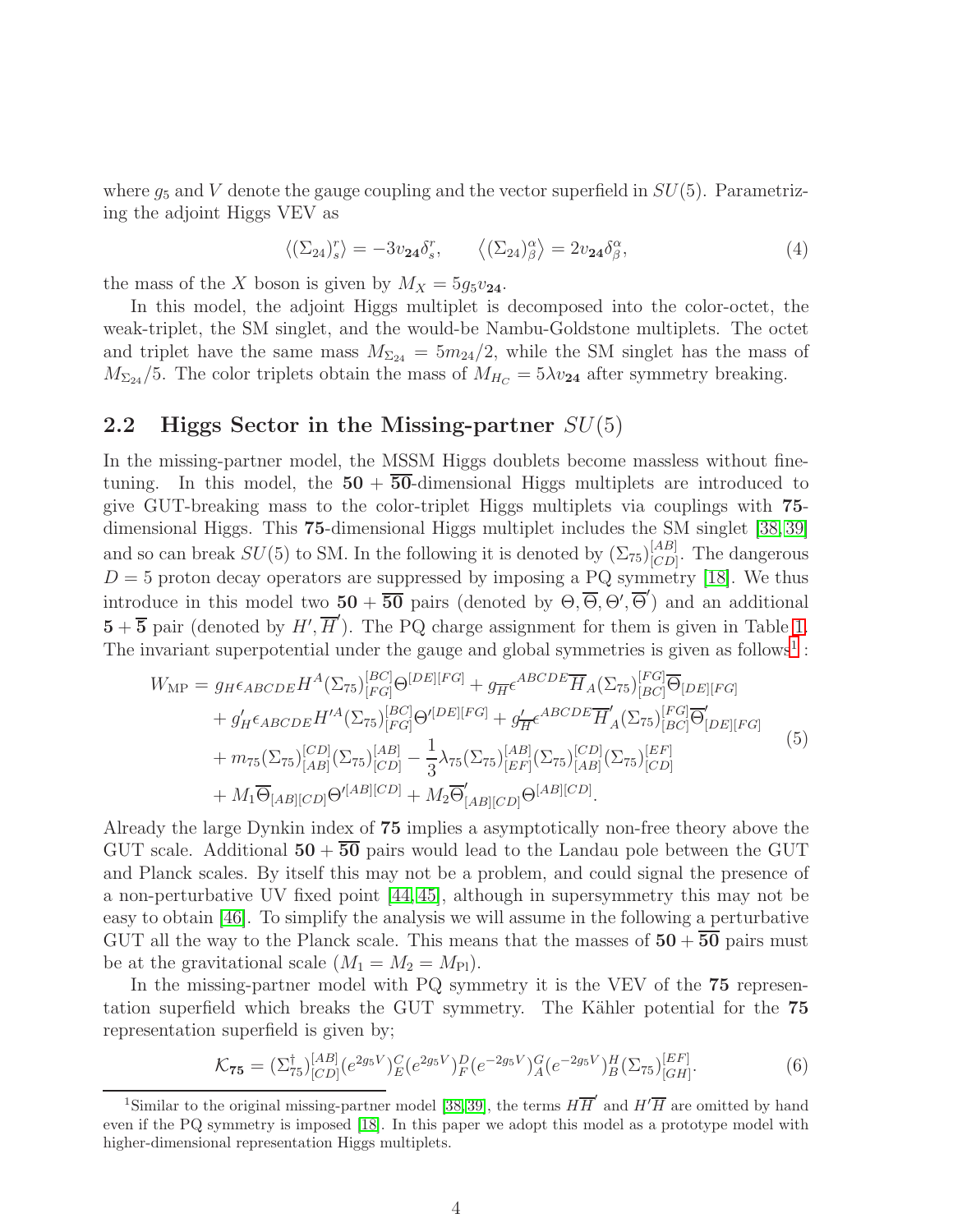Table 1: Field contents in missing-partner model with Peccei-Quinn symmetry.

<span id="page-5-0"></span>

| Φ      |   | н              |              | T<br>H′        |                 | $\Theta$ | $\Theta$ | $\Theta$ |                 | '75 |                          |  |
|--------|---|----------------|--------------|----------------|-----------------|----------|----------|----------|-----------------|-----|--------------------------|--|
| К<br>U |   | $\overline{5}$ | $\mathbf{D}$ | $\overline{5}$ | $5\overline{)}$ | 50       | $50 -$   | 50       | 50 <sup>1</sup> | 75  |                          |  |
|        | υ |                |              |                |                 | ູບ       | ∸        |          |                 |     | $\overline{\phantom{0}}$ |  |

<span id="page-5-1"></span>Table 2: Mass splitting in the 75-dimensional Higgs.  $(r_C, r_W)_Y$  denotes the irreducible representation transforming as  $SU(3)_C$  r<sub>C</sub>-plet and  $SU(2)_L$  r<sub>W</sub>-plet with hypercharge Y under the SM gauge groups.

| irrep.                                                                                           | Mass                                  |
|--------------------------------------------------------------------------------------------------|---------------------------------------|
| $(1,1)$ <sub>0</sub>                                                                             | $\frac{2}{5}M_{\Sigma_{75}}$          |
| $(\mathbf{3}, \mathbf{1})_{-\frac{5}{3}}, \ \ (\overline{\mathbf{3}}, \mathbf{1})_{\frac{5}{3}}$ | $\frac{4}{5}M_{\Sigma_{75}}$          |
| $(3,2)_{\frac{5}{6}}, \ \ (\overline{3},2)_{-\frac{5}{6}}$                                       | (Nambu-Goldstone)<br>$\left( \right)$ |
| $(\overline{6},2)_{\frac{5}{6}}, (6,2)_{-\frac{5}{6}}$                                           | $\frac{2}{5}M_{\Sigma_{75}}$          |
| $(8,1)_{0}$                                                                                      | $\frac{1}{5}M_{\Sigma_{75}}$          |
| $(8,3)$ <sub>0</sub>                                                                             | $M_{\Sigma_{75}} \equiv 5m_{75}$      |

With the VEV of the 75 multiplet given by

<span id="page-5-2"></span>
$$
\left\langle (\Sigma_{75})^{[rs]}_{[tu]} \right\rangle = \frac{3}{2} v_{75} (\delta_t^r \delta_u^s - \delta_u^r \delta_t^s), \qquad \left\langle (\Sigma_{75})^{[\alpha\beta]}_{[\gamma\delta]} \right\rangle = \frac{1}{2} v_{75} (\delta_\gamma^\alpha \delta_\delta^\beta - \delta_\delta^\alpha \delta_\gamma^\beta), \left\langle (\Sigma_{75})^{[\alpha r]}_{[\beta s]} \right\rangle = -\frac{1}{2} v_{75} \delta_\beta^\alpha \delta_s^r,
$$
\n(7)

the mass of the X boson equals  $M_X = 2\sqrt{6}g_5v_{75}$ . We also find easily  $v_{75} = 3m_{75}/2\lambda_{75}$  by imposing F-term conditions.

The GUT-breaking VEV of the 75-dimensional Higgs multiplet also gives rise to the mass splitting among its components. The full spectrum is shown in Table [2.](#page-5-1) The color triplets  $H_C$ ,  $H'_C$ ,  $\overline{H}_C$ , and  $\overline{H}'_C$  obtain masses after integrating out two  $50 + 50$  pairs as follows,

$$
W = M_{H_C} H_C \overline{H}'_C + M_{H'_C} H'_C \overline{H}_C, \tag{8}
$$

with masses defined as

$$
M_{H_C} \equiv \frac{48v_{75}^2}{M_{\text{Pl}}} g_H g'_{\overline{H}}, \qquad M_{\overline{H}_C} \equiv \frac{48v_{75}^2}{M_{\text{Pl}}} g'_H g_{\overline{H}}.
$$
(9)

Therefore, we have a relatively small mass  $M_{H_C}$ ,  $M_{\overline{H}_C} \sim 10^{15}$  GeV if we take the reduced Planck mass as  $M_{\text{Pl}} = 2.4 \times 10^{18} \text{ GeV}$  and  $g_H v_{75}, g_H^{\gamma} v_{75}, g_H^{\gamma} v_{75}, g_H^{\gamma} v_{75} \sim 10^{16} \text{ GeV}$ . On the other hand, there remain four massless  $SU(2)_L$  doublets,  $H_f$ ,  $\overline{H}_f$ ,  $H'_f$ , and  $\overline{H}'_f$  $\int f$  so far.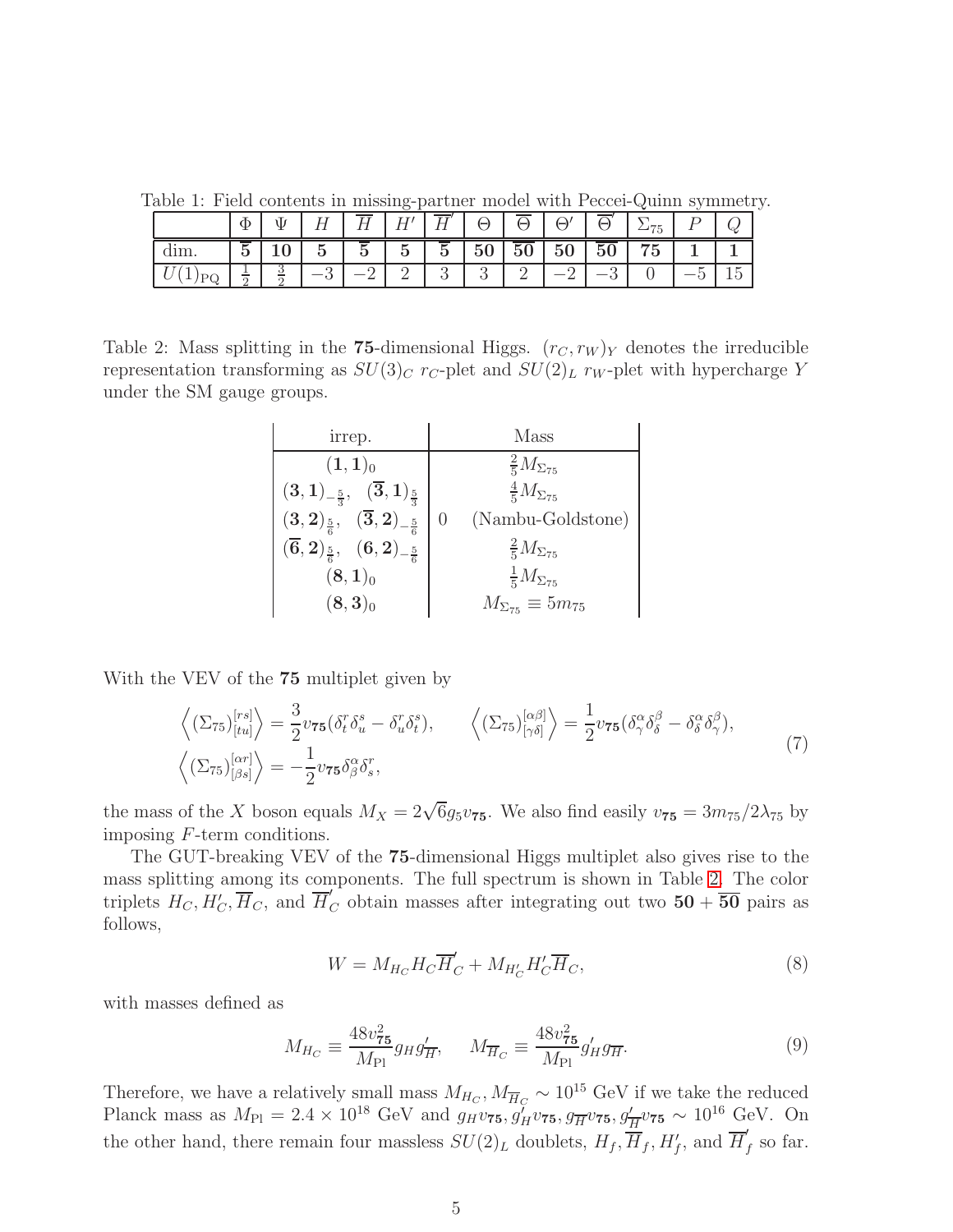In order to break the PQ symmetry, we should introduce a pair of  $SU(5)$  singlets P and Q, which ensure that two Higgs doublets obtain the mass of the intermediate scale  $\sim 10^{11}$  GeV [\[18,](#page-24-5)[47\]](#page-26-7). In fact, in the original paper [\[17\]](#page-24-4) for the missing-partner model with PQ symmetry, a scalar potential for  $P$  and  $Q$  is induced by the following superpotential

$$
W_{\rm PQ} = \frac{f_{\rm PQ}}{M_{\rm Pl}} P^3 Q + g_P \overline{H}'_A H'^A P,\tag{10}
$$

and the negative soft SUSY breaking mass  $-m^2$  for P. In this setup, VEVs for P and Q are given as

$$
\langle P \rangle \simeq \langle Q \rangle \simeq \sqrt{\frac{M_{\rm Pl}m}{f_{\rm PQ}}} \sim 10^{11} \text{ GeV},\tag{11}
$$

where we assume  $m \sim 1$  TeV and  $f_{PQ} \sim 1$ . The second term of  $W_{PQ}$  gives rise to the mass of a pair of two Higgs doublets  $(M_{H'_{f}} = g_{P} \langle P \rangle)$  and the dimension-five operator for proton decay. However, the dimension-five operator is suppressed due to the effective color-triplet mass  $M_{H_C}^{\text{eff}} = M_{H_C} M_{\overline{H}_C} / M_{H'_f}$ .

# <span id="page-6-0"></span>3 Threshold Correction at the GUT Scale

In this section, we estimate the vacuum polarization function in the extended  $SU(5)$ GUT models. As mentioned in Section [1,](#page-1-0) we only focus on the gauge interaction since the calculation of only two-loop RGEs are carried out. The other threshold corrections, such as vertex and box corrections at the GUT scale, have been estimated in [\[37\]](#page-25-8). While vertex and box corrections are independent from the Higgs sector of the GUT scale, the vacuum polarization of X boson is affected by them. Before we focus on the vacuum polarization of the X-boson vector superfields, we summarize the threshold corrections at the GUT scale.

The effective Kähler potential for dimension-six operators is given by

<span id="page-6-1"></span>
$$
\mathcal{L}_{\text{dim.6}} = \int d^4\theta \left( \sum_{i=1}^2 C^{(i)} \mathcal{O}^{(i)} + \text{h.c.} \right),\tag{12}
$$

with operators  $\mathcal{O}^{(i)}$   $(i = 1, 2)$  defined as

$$
\mathcal{O}^{(1)} = \epsilon_{\alpha\beta\gamma}\epsilon_{rs}U^{C\dagger\alpha}D^{C\dagger\beta}Q^{r\,\gamma}L^s, \qquad \mathcal{O}^{(2)} = \epsilon_{\alpha\beta\gamma}\epsilon_{rs}E^{C\dagger}U^{C\dagger\alpha}Q^{r\beta}Q^{s\gamma}, \tag{13}
$$

where we suppress the flavor indices. The Wilson coefficients  $C_{\text{GUT}}^{(i)}$  are defined as

$$
C_{\rm GUT}^{(1)} = C_{\rm GUT}^{(2)} = -\frac{g_5^2}{M_X^2}.\tag{14}
$$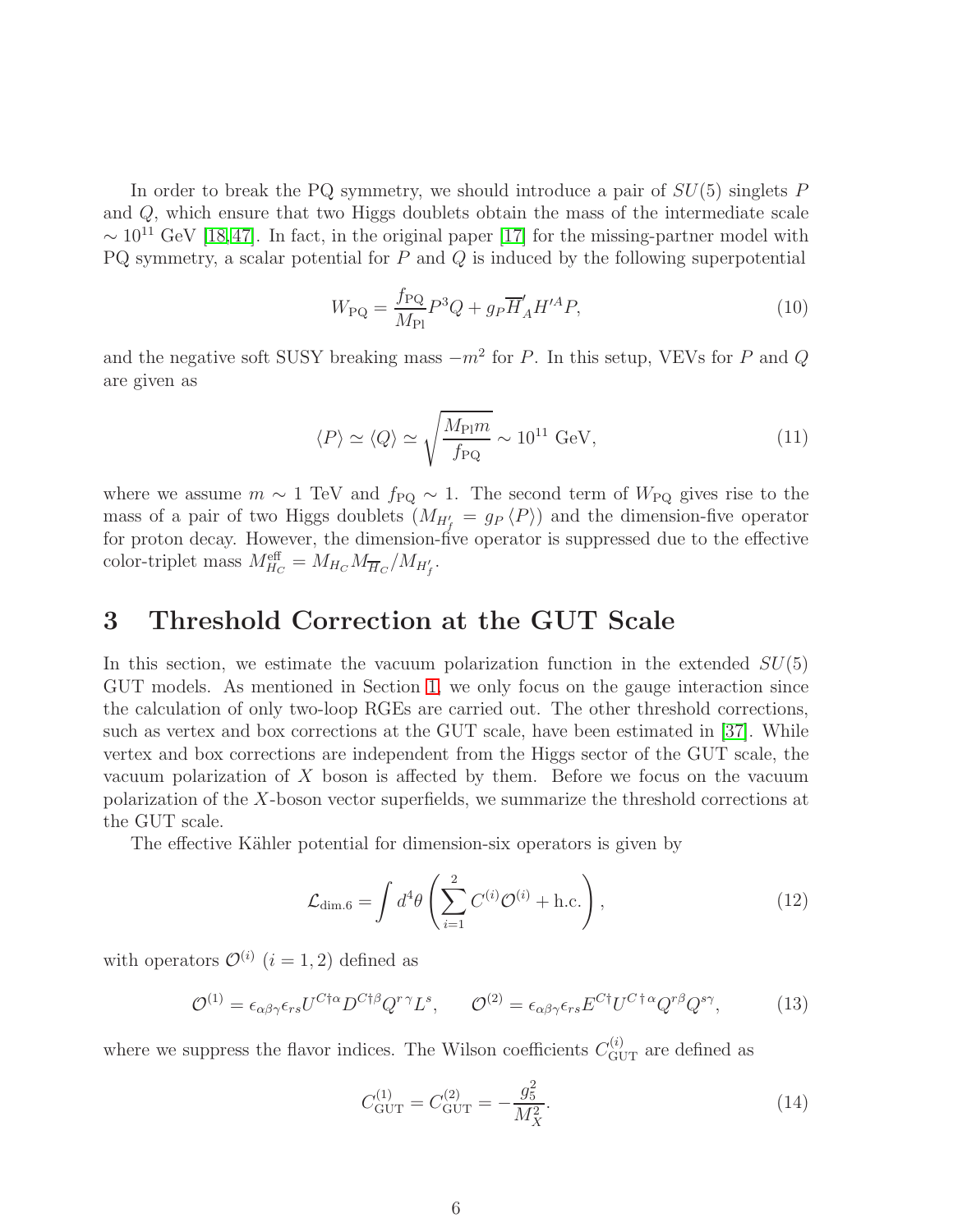

<span id="page-7-0"></span>Figure 1: Radiative corrections due to chiral multiplets to two-point function of the X superfield. Solid and wavy lines correspond to chiral superfields and vector superfields, respectively.

In matching the amplitudes of the low (MSSM) and high (GUT) energy effective theories, we include the threshold correction of the massive particles [\[37\]](#page-25-8),

$$
C^{(i)} = (1 - \lambda_{\text{GUT}}^{(i)}) C_{\text{GUT}}^{(i)}
$$
\n(15)

with

$$
\lambda_{\text{GUT}}^{(1)}(\mu) = \frac{\Sigma_X(0)}{M_X^2 + \Sigma_X(0)} + \frac{g_5^2}{16\pi^2} \frac{16}{5} \left( 1 - \ln \frac{M_X^2}{\mu^2} \right),
$$
  
\n
$$
\lambda_{\text{GUT}}^{(2)}(\mu) = \frac{\Sigma_X(0)}{M_X^2 + \Sigma_X(0)} + \frac{g_5^2}{16\pi^2} \frac{18}{5} \left( 1 - \ln \frac{M_X^2}{\mu^2} \right).
$$
\n(16)

Here  $M_X$  denotes the mass of the X boson and  $\Sigma_X(0)$  is the correction to the X-boson mass. The first term for each  $\lambda_{\text{GUT}}^{(i)}$  arises from the vacuum polarization of the X boson, while the second term describes the correction from box and vertex diagrams.

The renormalized two-point function for the  $X$  boson is given by

$$
\Gamma_X^{(2)}(p^2) = p^2 - M_X^2 - \Sigma_X(p^2),\tag{17}
$$

where  $p^2$  is the X-boson momentum square. Here we adopt the on-shell scheme for the  $X$ -boson mass,

$$
\Sigma_X(p^2) = \overline{\Sigma}_X(p^2) - \overline{\Sigma}_X(M_X^2),\tag{18}
$$

while we use the  $\overline{DR}$  scheme otherwise. Particles with the  $SU(5)$  invariant mass much heavier than the X-boson mass get decoupled from  $\Sigma_X(0)$  under the on-shell scheme.

The three diagrams in Fig. [1](#page-7-0) contribute to the radiative corrections to the X-vector multiplet two-point function from the (massive) chiral superfields. After picking the transverse mode and regularizing the UV divergence, we obtain the finite correction to the two-point function from the diagram (a) in Fig. [1](#page-7-0) as follows:

$$
\Gamma_{XX}^{(\text{a})} = \frac{g_5^2 b_{ij}}{16\pi^2} B(p^2, M_i^2, M_j^2) \int d^4\theta X_r^{\dagger\alpha}(-p, \theta) P_T X_\alpha^r(p, \theta) + \text{(longitudinal mode)}.
$$
 (19)

Here,  $X(p, \theta)$  is a vector superfield including the X boson and  $\theta$  corresponds to the superspace Grassmann variable, while  $P_T$  denotes the projection operator on the transverse mode in the superspace formulation.  $b_{ij}$  denotes the group-theoretical factor, which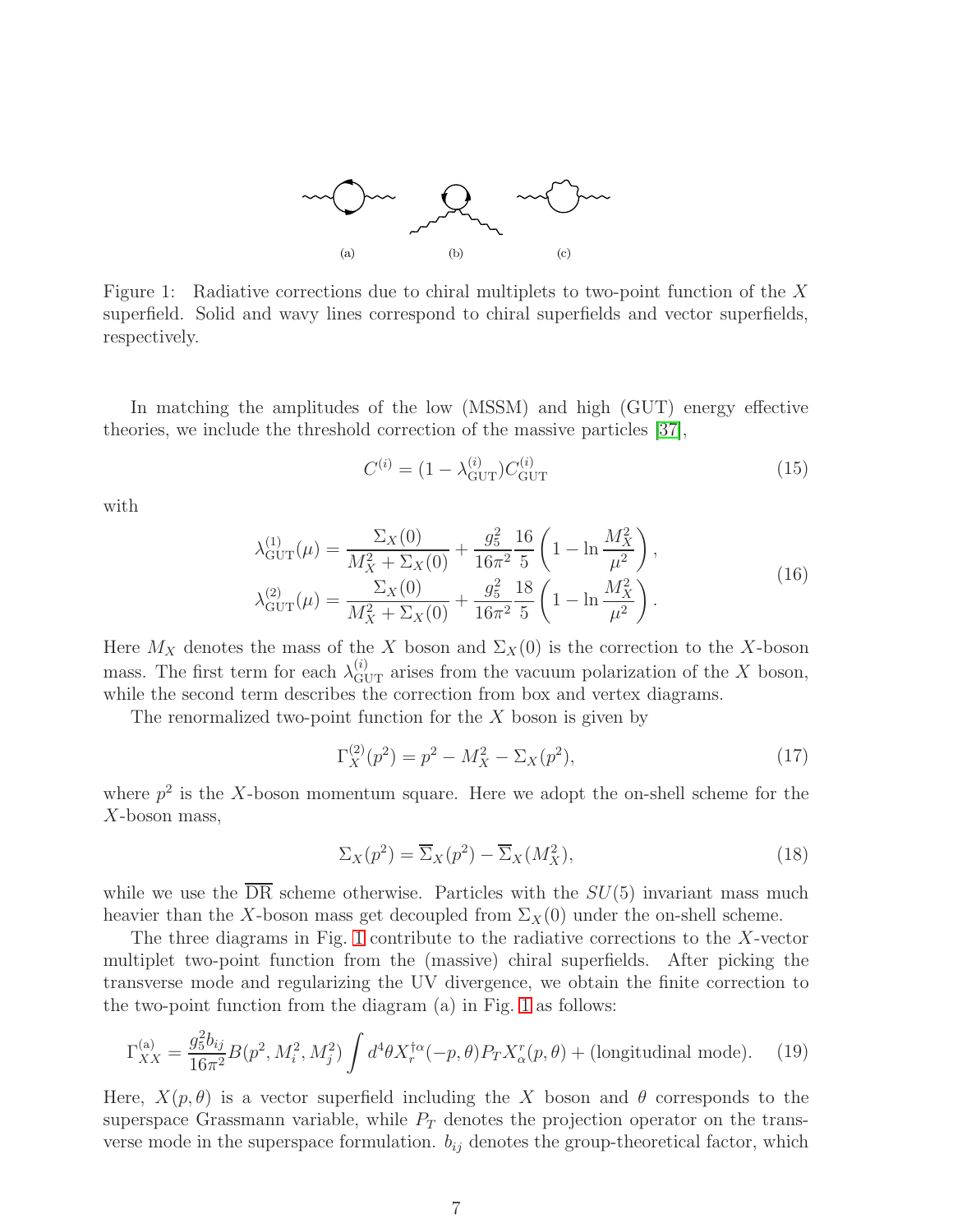depends on the representation of internal chiral superfields. They are tabulated in Appendix [B](#page-19-0) for several lower dimensional representations. Finally

$$
B(p^2, M_i^2, M_j^2) \equiv \int_0^1 dx \left[ \Delta - (2\Delta + x(x-1)p^2) \ln \frac{\Delta}{\mu^2} \right],
$$
 (20)

<span id="page-8-0"></span>where

$$
\Delta = x(x-1)p^2 + xM_j^2 + (1-x)M_i^2 \tag{21}
$$

and  $M_{i,j}$  are the masses of the chiral superfields in the loop diagram, while  $\mu$  is the renormalization scale.

The contribution of the diagram (b) in Fig. [1,](#page-7-0)  $\Gamma_{XX}^{(b)}$ , is not vanishing. However, since  $\Gamma_{XX}^{(b)}$  has no  $p^2$ -dependence and we take the on-mass shell scheme for the X-boson mass, this does not contribute to  $\Sigma_X(p^2)$ .

The third contribution (the diagram (c) in Fig. [1\)](#page-7-0) comes from the interactions which include the VEV of the GUT-breaking Higgs superfield:

$$
\Gamma_{XX}^{(c)} = \frac{g_5^2 M_X^2 a_{ij}}{16\pi^2} A(p^2, M_i^2, M_j^2) \int d^4\theta X_r^{\dagger\alpha}(-p, \theta) P_T X_\alpha^r(p, \theta). \tag{22}
$$

Here,  $a_{ij}$  is also a group-theoretical factor, similar as  $b_{ij}$ , and

<span id="page-8-1"></span>
$$
A(p^2, M_i^2, M_j^2) \equiv \int_0^1 dx \ln \frac{\Delta}{\mu^2},
$$
\n(23)

with  $\Delta$  given in Eq. [\(21\)](#page-8-0).

Let us now discuss the contributions to the vacuum polarization of the X-boson vector superfield coming from different representations. First, the fields in the irreducible representation of  $SU(5)$  are decomposed into irreducible representations of the SM gauge groups. We give the SM decomposition of some GUT multiplets in Appendix [B.](#page-19-0) The vacuum polarization of the  $X$  boson is given by

$$
\overline{\Sigma}_{X}^{\text{Rep.}}(p^2) = \frac{g_5^2}{16\pi^2} \sum_{i,j} b_{ij} B(p^2, M_i^2, M_j^2) + \frac{g_5^2 M_X^2}{16\pi^2} \sum_i a_i A(p^2, M_X^2, M_i^2),\tag{24}
$$

where the superscript "Rep." indicates the  $SU(5)$  representation, such as  $5 + \overline{5}$ , 10 +  $\overline{10}$ , 24, and so on.  $i, j = 1, \dots, N$   $(i, j = \overline{1}, \dots, \overline{N})$  denote the labels of irreducible representations of the SM gauge groups (and its complex conjugated representation). We neglect the  $p^2$ -independent terms since we take the on-mass shell condition for the vacuum polarization of the X-boson superfield. The vacuum polarization coefficients  $a_i$  and  $b_{ij}$ are determined by the interactions between the  $X$ -boson superfield and the corresponding chiral superfields.

The first term in Eq.  $(24)$  comes from the gauge interaction between the X-boson and (anti-)chiral superfields. The mass eigenvalues of the chiral superfields in the loop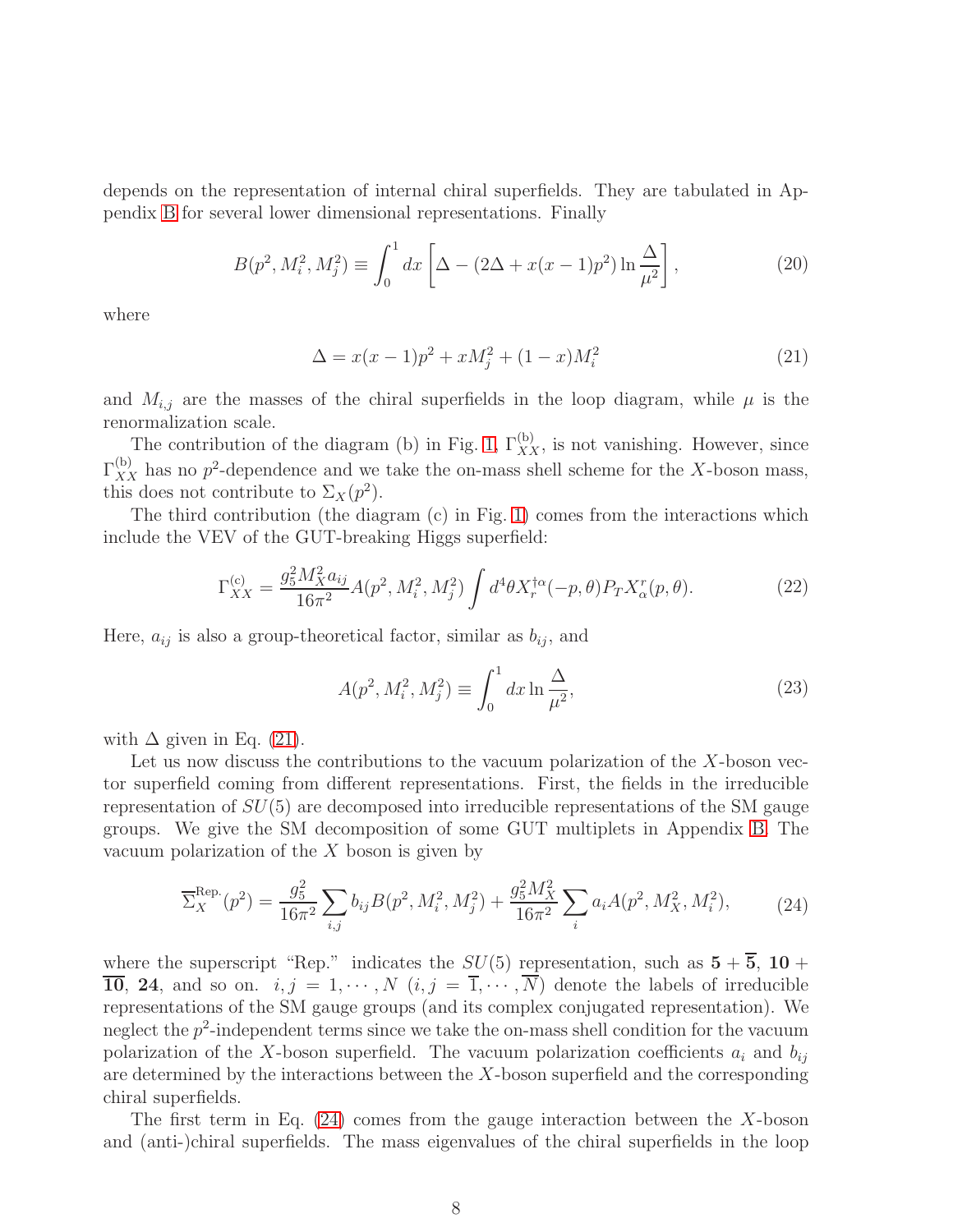<span id="page-9-0"></span>Table 3: Vacuum polarization coefficients  $b_{ij}$  and  $a_i$ . The coefficients which are not listed here are zero.  $a_0$  is the coefficient from the NG and MSSM vector supermultiplets loops, while  $a_i$   $(i = 1, 2, \dots)$  is the coefficient from the massive vector and chiral supermultiplets loops.  $b_{ij}$  and  $a_i$  which are not listed here are zero.

| reps.            | $b_{ij}$                                | $a_i$           |
|------------------|-----------------------------------------|-----------------|
| $5+\overline{5}$ | $b_{12} = b_{\overline{12}} = 1$        |                 |
|                  |                                         | $a_0 = 5/2$     |
| 24               | $b_{14}=b_{15}=3/2$                     | $a_1 = 3$       |
|                  | $b_{24}=b_{25}=8/3$                     | $a_2 = 16/3$    |
|                  | $b_{34} = b_{35} = 5/6$                 | $a_3 = 5/3$     |
|                  | $b_{14} = b_{23} = 1/3$                 | $a_0 = 5/2$     |
| 75               | $b_{16}=b_{25}=2$                       | $a_1 = a_2 = 6$ |
|                  | $b_{37} = b_{47} = 4/3$                 | $a_7 = 8/3$     |
|                  | $b_{38} = b_{48} = 2/3$                 | $a_8 = 4/3$     |
|                  | $b_{39} = b_{49} = 26/3$                | $a_9 = 12$      |
|                  | $b_{58} = b_{68} = b_{59} = b_{69} = 6$ |                 |

are denoted by  $M_i$ . We show the vacuum polarization coefficients  $b_{ij}$  in Table [3](#page-9-0) for some  $SU(5)$  representations. The  $b_{ij}$  not listed in Table [3](#page-9-0) are zero. Note that the missing-partner model [\[18\]](#page-24-5) includes  $50 + 50$  pairs to induce the masses of color-triplet Higgs multiplets. However, these multiplets do not contribute to the vacuum polarization of the X-boson since we assume their vector-like mass to be at the Planck scale in order to keep the theory in the perturbative regime. Here, we list  $b_{ij}$  from  $5 + \overline{5}$ , 24, and 75 representations. In Appendix [B,](#page-19-0) we display  $b_{ij}$  only from  $SU(5)$  representations, whose Dynkin indices are smaller than the Dynkin index of the 75 representation.

The SM decomposition of 5, 24, and 75 representations is given by

$$
5 = \phi_1(1,2)_{\frac{1}{2}} \oplus \phi_2(3,1)_{-\frac{1}{3}},
$$
  
\n
$$
24 = \phi_1(1,3)_0 \oplus \phi_2(8,1)_0 \oplus \phi_3(1,1)_0 \oplus \phi_4(3,2)_{-\frac{5}{6}} \oplus \phi_5(\overline{3},2)_{\frac{5}{6}},
$$
  
\n
$$
75 = \phi_1(\overline{3},1)_{-\frac{5}{3}} \oplus \phi_2(3,1)_{\frac{5}{3}} \oplus \phi_3(3,2)_{-\frac{5}{6}} \oplus \phi_4(\overline{3},2)_{\frac{5}{6}} \oplus \phi_5(6,2)_{\frac{5}{6}} \oplus \phi_6(\overline{6},2)_{-\frac{5}{6}} \oplus \phi_7(1,1)_0 \oplus \phi_8(8,1)_0 \oplus \phi_9(8,3)_0.
$$
\n
$$
(25)
$$

Here, the subscripts of  $\phi_i$  correspond to the labels in Eq. [\(24\)](#page-8-1).

The second term in Eq. [\(24\)](#page-8-1) arises from the interactions involving the GUT-breaking VEV. Thus,  $a_i = 0$  is satisfied if there is no SM singlet component in the irreducible representation of  $SU(5)$ . We choose the Feynman-t' Hooft gauge throughout this paper. Then the Nambu-Goldstone superfields have the same mass as the X boson. Since the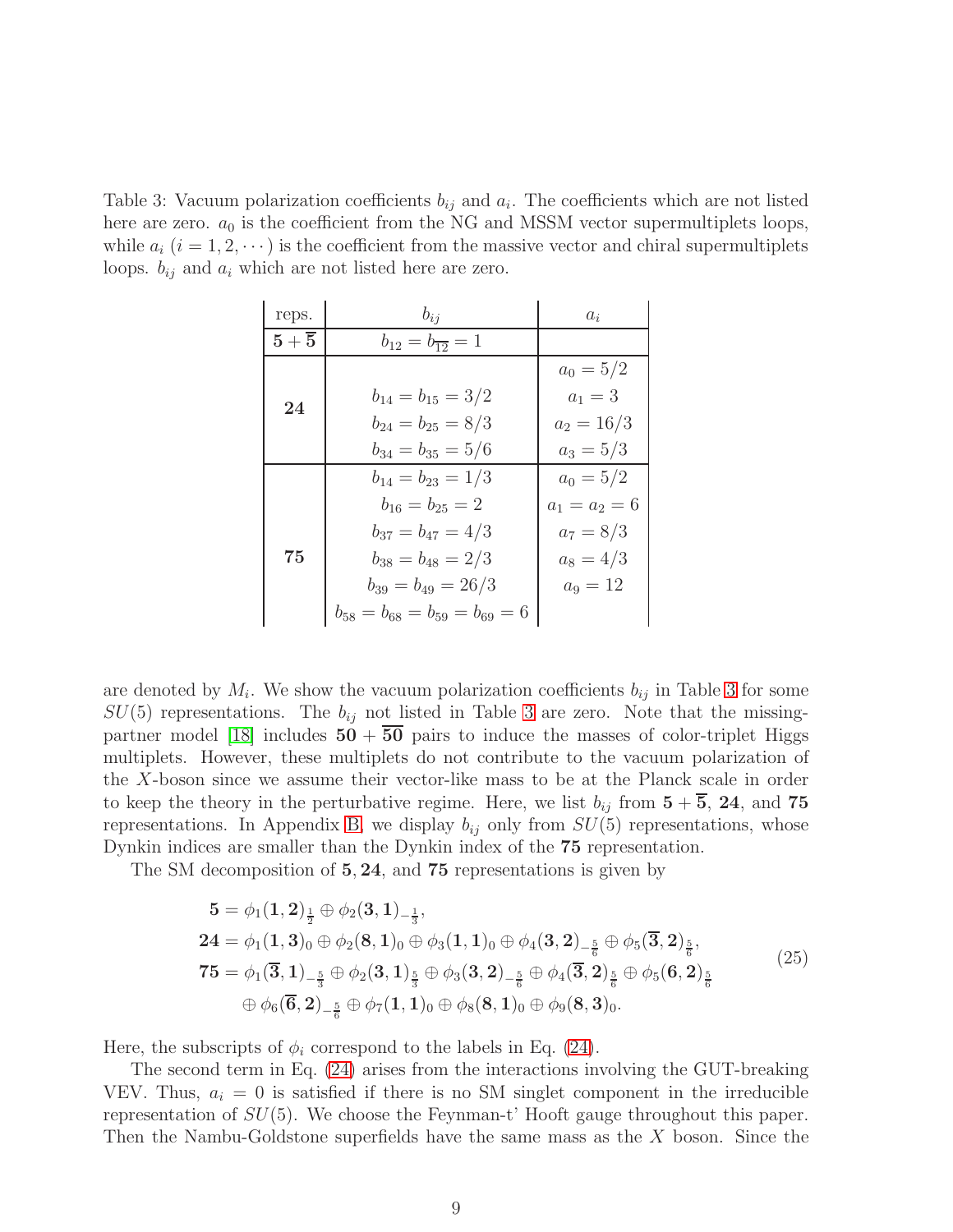internal lines in the diagram (c) of Fig. [1](#page-7-0) include either X-boson vector superfields or the Nambu-Goldstone chiral superfields, the loop function A always has  $M_X$ -dependence.

The interaction terms with the GUT-breaking VEV  $v_{24}$  or  $v_{75}$  are given in Appendix [C.](#page-21-0) In Table [3,](#page-9-0) the coefficients  $a_i$  from the 24 and 75 chiral superfields are listed. The  $a_i$  not listed in Table [3](#page-9-0) are zero.  $a_0$  corresponds to the contribution from the Nambu-Goldstone (NG) supermultiplets and MSSM vector supermultiplets, while  $a_i$   $(i = 1, 2, \cdots)$  arise from the massive vector supermultiplet and chiral supermultiplet loop diagrams. Since the MSSM vector superfields are massless,  $M_0 = 0$  is satisfied.

## <span id="page-10-0"></span>4 Numerical Results

Let us now estimate the threshold effects on the proton lifetime. We define the ratio of the proton decay rates as

<span id="page-10-3"></span>
$$
R \equiv \frac{A_S^{(1)2} + (1 + |V_{ud}|^2)^2 A_S^{(2)2}|_{\mathbf{w}}}{A_S^{(1)2} + (1 + |V_{ud}|^2)^2 A_S^{(2)2}|_{\mathbf{w}/\mathbf{o}}},\tag{26}
$$

where subscripts w and w/o denote the decay rates with and without the threshold correction, respectively.  $A_S^{(i)}$  $S<sub>S</sub>$  (i = 1, 2) indicate the quantum corrections to the Wilson coefficients from RGEs between the GUT and EW scales as well as finite corrections:

<span id="page-10-2"></span>
$$
A_S^{(i)} = (1 - \lambda_C^{(i)}) \frac{C^{(i)}(m_Z)}{C^{(i)}(M_{\text{GUT}})}.
$$
\n(27)

Here  $\lambda_C^{(i)}$  denotes the sum of threshold corrections to the Wilson coefficients  $C^{(i)}$  at the scales where the heavy particles are integrated out.

For completeness we need to include the threshold correction at the SUSY scale. The explicit formulae for the SUSY threshold correction are given in Appendix [A.](#page-15-0) We find that their effect is vanishing if sparticles are degenerate in mass, but even with a large mass hierarchy between sfermions and gauginos it is only about a few percent.

Let us consider now the effect of the additional fields at the GUT scale. The precise prediction for proton lifetime depends on the unified coupling and the mass spectrum at the GUT scale. In particular, the GUT mass spectrum and the value of the unified gauge coupling are connected through the threshold corrections to the gauge couplings at the GUT scale [\[48,](#page-26-8) [49\]](#page-26-9). Thus by requiring gauge coupling unification we get a constraint on the mass spectrum of the GUT particles through threshold corrections. At the GUT scale, the one-loop matching conditions for gauge couplings are given as

<span id="page-10-1"></span>
$$
\frac{1}{g_i^2(\mu)} = \frac{1}{g_5^2(\mu)} - \lambda_i(\mu),\tag{28}
$$

where  $g_i$   $(i = 1, 2, 3)$  are the SM gauge couplings and  $\lambda_i$   $(i = 1, 2, 3)$  denote threshold corrections for gauge couplings. The threshold corrections  $\lambda_i$  depend on the details of the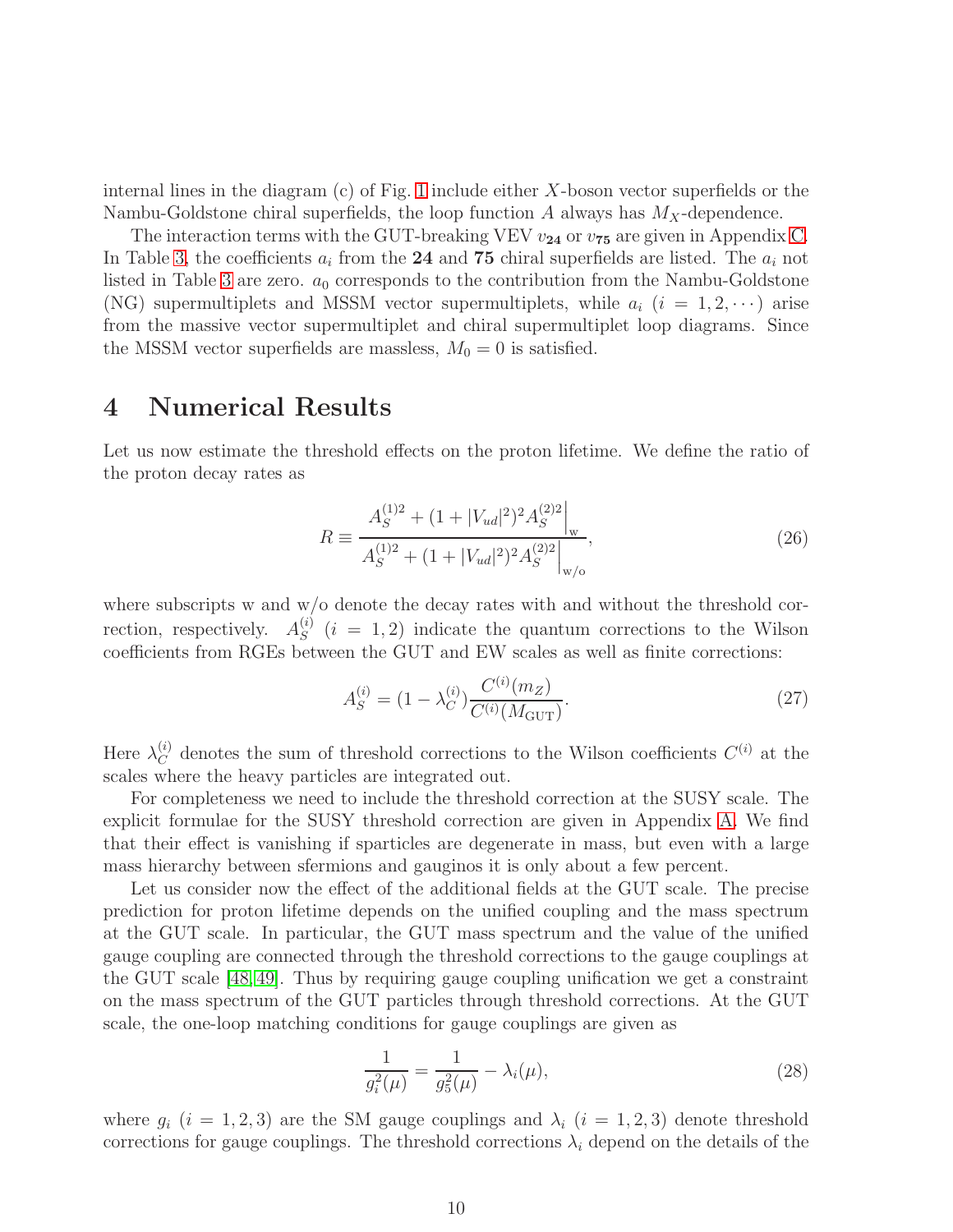GUT particles mass spectrum. For the minimal renormalizable SUSY  $SU(5)$  GUT, the mass of color-triplet Higgs multiplets  $M_{H_C}$  and the combination of the mass parameters  $M_X^2 M_{\Sigma_{24}}$  are determined by [\[48,](#page-26-8) [49\]](#page-26-9)

<span id="page-11-0"></span>
$$
\frac{3}{g_2^2(\mu)} - \frac{2}{g_3^2(\mu)} - \frac{1}{g_1^2(\mu)} = \frac{1}{8\pi^2} \frac{12}{5} \ln \frac{M_{H_C}}{\mu},\tag{29}
$$

$$
\frac{5}{g_1^2(\mu)} - \frac{3}{g_2^2(\mu)} - \frac{2}{g_3^2(\mu)} = \frac{1}{8\pi^2} 12 \ln \frac{M_X^2 M_{\Sigma_{24}}}{\mu^3}.
$$
 (30)

The right-hand sides of Eqs. [\(29\)](#page-11-0) and [\(30\)](#page-11-0) are thus determined by the low-energy gauge couplings and the SUSY mass spectrum. Notice that  $M_X$ , which enters in the expression for the  $D = 6$  proton lifetime, cannot be determined; Eq. [\(30\)](#page-11-0) constrains only the combination  $M_X^2 M_{\Sigma_{24}}$ . We treat the mass of the X boson as a free parameter in the following numerical calculation, and we estimate the gauge couplings at the matching scale (i.e. GUT scale), which we take  $\mu = 2 \times 10^{16}$  GeV, by using the two-loop RGEs for gauge couplings. After we fix  $M_X$ , we determine the mass of the color triplet  $M_{H_C}$  from Eq. [\(29\)](#page-11-0) and that of the adjoint Higgs  $M_{\Sigma_{24}}$  from Eq. [\(30\)](#page-11-0). One of Eqs. [\(28\)](#page-10-1) (for example  $g_1$ ) is then used to get  $g_5$  at the GUT scale.

In the missing-partner  $SU(5)$  model, the combinations of the GUT masses are constrained as [\[18\]](#page-24-5);

<span id="page-11-1"></span>
$$
\frac{3}{g_2^2(\mu)} - \frac{2}{g_3^2(\mu)} - \frac{1}{g_1^2(\mu)} = \frac{1}{8\pi^2} \left( \frac{12}{5} \ln \frac{M_{H_C} M_{\overline{H}_C}}{M_{H'_f} \mu} + 6 \ln \frac{2^6}{5^5} \right),\tag{31}
$$

$$
\frac{5}{g_1^2(\mu)} - \frac{3}{g_2^2(\mu)} - \frac{2}{g_3^2(\mu)} = \frac{1}{8\pi^2} \left( 12 \ln \frac{M_X^2 M_{\Sigma_{75}}}{\mu^3} + 54 \ln \frac{5}{4} \right). \tag{32}
$$

Here, the parameters  $M_{H_C}$  and  $M_{\overline{H}_C}$  correspond to the mass of the color-triplet Higgs multiplets, while  $M_{H'_f}$  denotes the mass of the extra Higgs doublet induced by the breaking of the PQ symmetry.  $M_{\Sigma_{75}}$  is defined as the mass of the component fields  $(8,3)_0$  in Table [2.](#page-5-1) The constant terms arise from the mass splitting of the component fields of the 75-dimensional Higgs multiplet as we have shown in Table [2.](#page-5-1)

In the following analysis for the missing-partner model, we determine the combinations  $M_{H_C} M_{\overline{H}_C} / M_{H'_f}$  and  $M_X^2 M_{\Sigma_{75}}$  from Eqs. [\(31\)](#page-11-1)-[\(32\)](#page-11-1). As in the case of the minimal  $SU(5)$ , for a given sparticle mass spectrum,  $M_X$  cannot be determined: Eq. [\(32\)](#page-11-1) gives only a relation between  $M_X$  and  $M_{\Sigma_{75}}$ . We also define the unified coupling  $g_5$  as in the minimal  $SU(5).$  For simplicity, we take the typical mass scale for the color-triplets,  $M_{H_C}=M_{\overline H_C}=0$  $10^{15}$  GeV, as shown in Section [2,](#page-3-0) so that  $M_{H'_{f}}$  is given by Eq. [\(31\)](#page-11-1) at the matching scale  $\mu = M_{\text{GUT}} = 2 \times 10^{16} \text{ GeV}.$ 

We list the numerical results in the minimal SUSY  $SU(5)$  and the missing-partner model in Table [4.](#page-12-0) Here, we take the mass of all SUSY particles to be 1 TeV, for simplicity. Since proton lifetime strongly depends on the mass of the  $X$  boson, we display the results for two choices of  $M_X = 1.0 \times 10^{16}$  GeV and  $M_X = 2.0 \times 10^{16}$  GeV. By using the central values for gauge couplings at the EW scale, the mass parameters determined by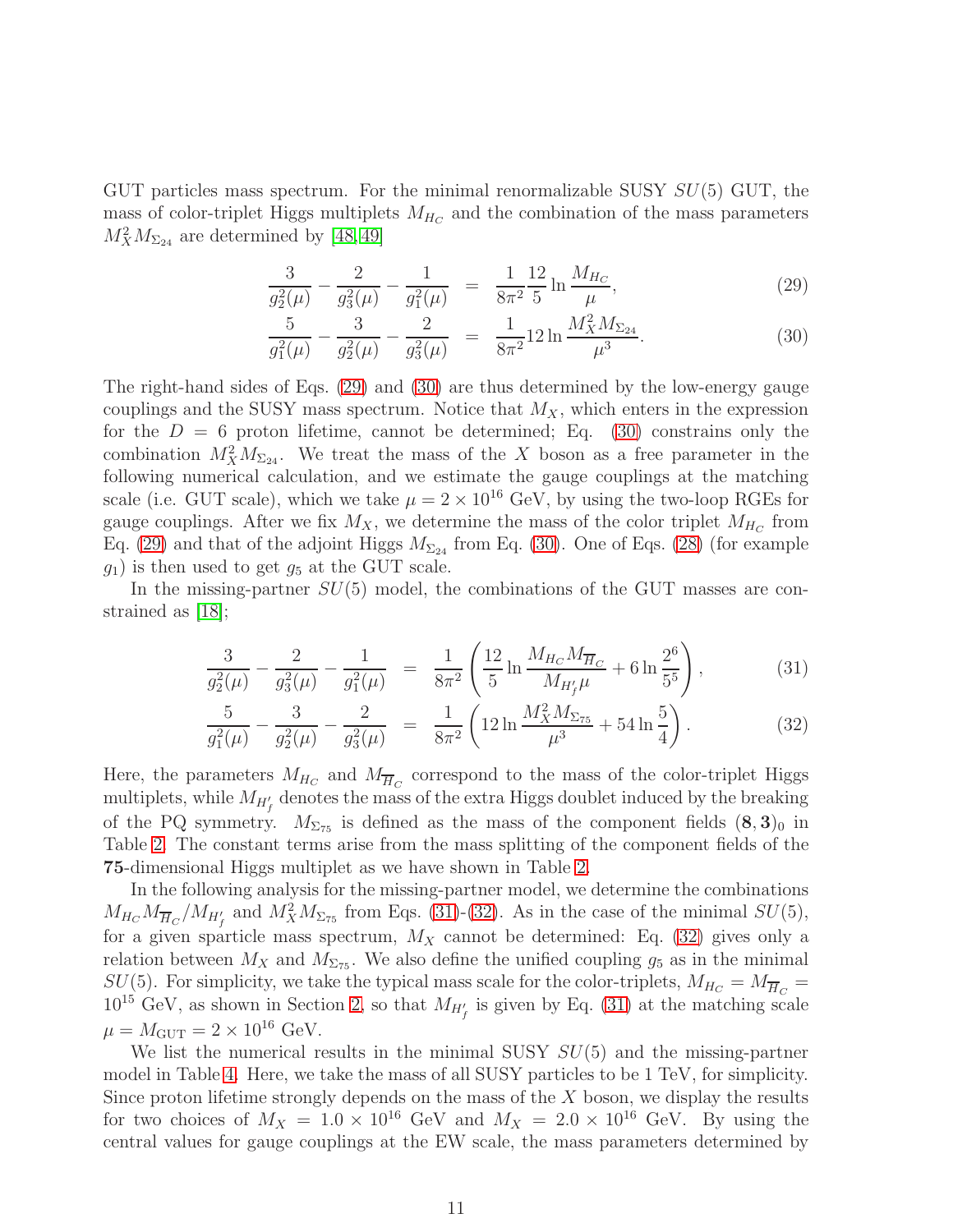<span id="page-12-0"></span>Table 4: Threshold effects on the partial proton decay rate. For simplicity, we assume that all superparticles are degenerate in mass  $M<sub>S</sub> = 1$  TeV.

|                                 | Minimal $SU(5)$                  |                                  | Missing-Partner                  |                                  |  |  |
|---------------------------------|----------------------------------|----------------------------------|----------------------------------|----------------------------------|--|--|
| $M_X$                           | $1.0 \times 10^{16} \text{ GeV}$ | $2.0 \times 10^{16} \text{ GeV}$ | $1.0 \times 10^{16} \text{ GeV}$ | $2.0 \times 10^{16} \text{ GeV}$ |  |  |
|                                 | 2.070                            | 1.968                            | 1.301                            | 1.269                            |  |  |
| $A_S^{(2)}$                     | 2.162                            | 2.059                            | 1.352                            | 1.295                            |  |  |
| R                               | 1.10                             | 0.994                            | 0.429                            | 0.394                            |  |  |
| 95                              | 0.697                            | 0.713                            | 0.938                            | 1.198                            |  |  |
| $\tau(p \to e^+ \pi^0)$ [years] | $1.38 \times 10^{35}$            | $2.23 \times 10^{36}$            | $1.08 \times 10^{35}$            | $7.09 \times 10^{35}$            |  |  |

Eqs.  $(29)-(32)$  $(29)-(32)$  are obtained as follows:

$$
M_{H_C} = 6.35 \times 10^{15} \text{ GeV}, \qquad (M_X^2 M_{\Sigma_{24}})^{1/3} = 1.48 \times 10^{16} \text{ GeV}, \tag{33}
$$

for the minimal SUSY  $SU(5)$ ,

$$
\frac{M_{H_C} M_{\overline{H}_C}}{M_{H'_f}} = 1.06 \times 10^{20} \text{ GeV}, \qquad (M_X^2 M_{\Sigma_{75}})^{1/3} = 5.43 \times 10^{15} \text{ GeV}
$$
 (34)

for the missing-partner model. The quantities  $A_S^{(i)}$  $S^{(i)}$   $(i = 1, 2)$  in Table [4](#page-12-0) show the shortrange renormalization factors with the threshold corrections defined by Eq. [\(27\)](#page-10-2). For each  $M_X$ , we get the threshold corrections in the minimal  $SU(5)$  model as

$$
\lambda^{(1)} = -4.94 \times 10^{-2}, \quad \lambda^{(2)} = -4.65 \times 10^{-2}, \quad \text{(for } M_X = 1.0 \times 10^{16} \text{ GeV}),
$$
\n
$$
\lambda^{(1)} = 1.98 \times 10^{-3}, \quad \lambda^{(2)} = 3.26 \times 10^{-3}, \quad \text{(for } M_X = 2.0 \times 10^{16} \text{ GeV}), \tag{35}
$$

and in the missing-partner model as

$$
\lambda^{(1)} = 0.340, \quad \lambda^{(2)} = 0.346, \quad \text{(for } M_X = 1.0 \times 10^{16} \text{ GeV}),
$$
\n
$$
\lambda^{(1)} = 0.369, \quad \lambda^{(2)} = 0.373, \quad \text{(for } M_X = 2.0 \times 10^{16} \text{ GeV}). \tag{36}
$$

When we estimate the partial proton lifetime in each model, we use the proton decay matrix elements calculated by the lattice simulation at 2 GeV [\[50\]](#page-26-10). Note that the unified coupling  $g_5$  in the missing-partner model is larger than the one in the minimal  $SU(5)$ . This is due to the following two reasons: 1) the combination  $M_X^2 M_{\Sigma_{75}}$  in the missingpartner model is slightly smaller than in the minimal  $SU(5)$  due to the constant term present in the right-hand side of Eq. [\(32\)](#page-11-1) but not of Eq. [\(31\)](#page-11-1), and, 2) there are many components of 75 contributing to the threshold correction for the gauge couplings.

In Table [4](#page-12-0) we see that threshold effects are negligible in the minimal  $SU(5)$  model  $(R \sim 1)$ , but suppress the proton decay rate by an approximate factor 0.4 in the missingpartner model. A much bigger effect comes from the variation of the X-boson mass  $M_X$ ,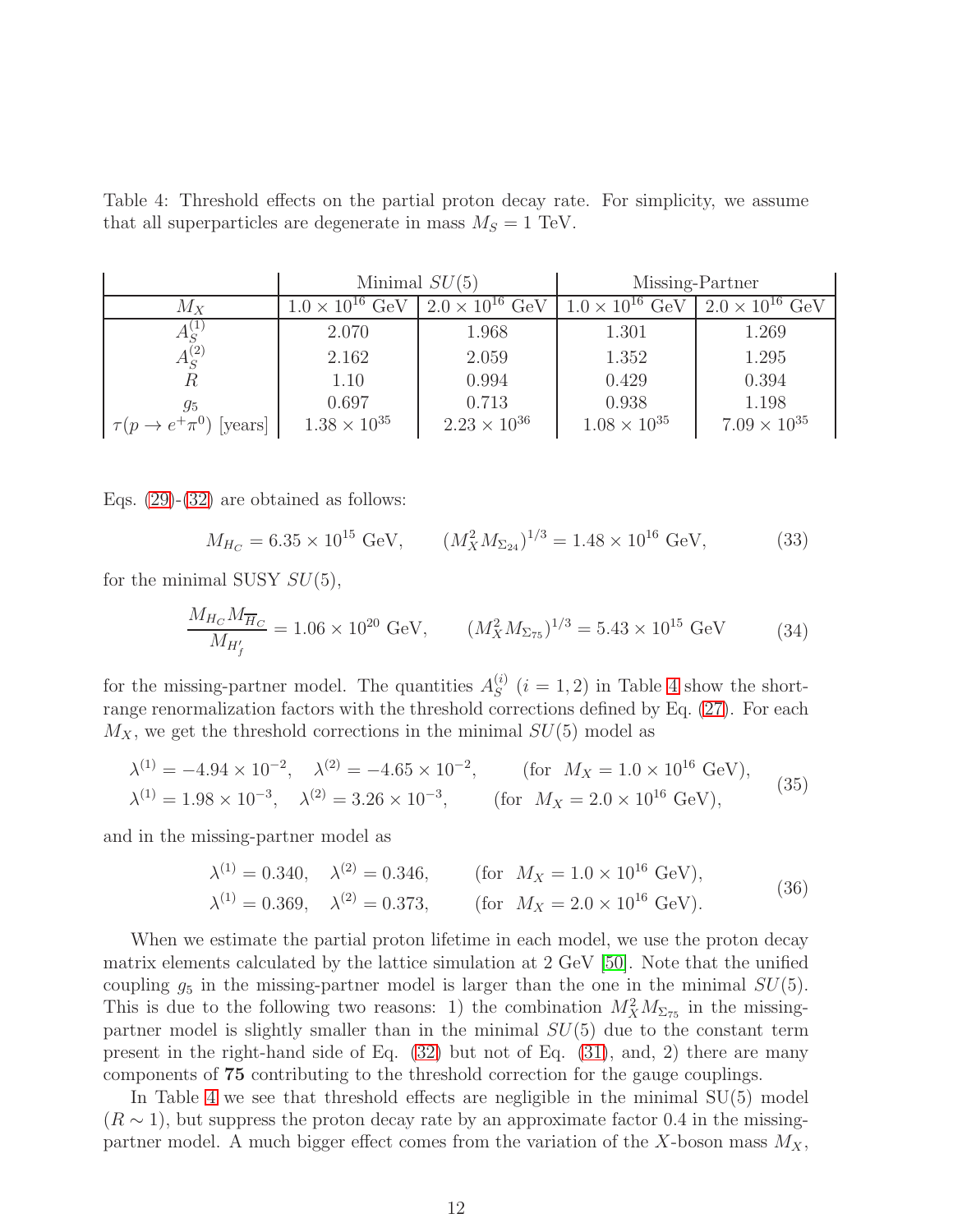and is unfortunately not under control. This change of the lifetime  $\tau$  with  $M_X$  in Table [4](#page-12-0) can be understood by the approximate tree level relation  $\tau \propto (M_X/g_5)^4$ .

The threshold corrections from vertex and box contributions depend only on  $M_X$  and  $g_5$  in the context of the SUSY  $SU(5)$  GUTs, and these values are of order  $10^{-2}$  [\[37\]](#page-25-8). Let us consider the model dependence of the threshold effect, which appears in the vacuum polarization of the  $X$  boson. When the heavy spectrum is degenerate, the dominant (first term) contribution to the vacuum polarization in Eq. [\(24\)](#page-8-1) is proportional to the one-loop beta function for the unified gauge coupling. In the minimal SUSY  $SU(5)$ , the contribution from the gauge supermultiplet dominates the vacuum polarization. On the other hand, since there exist many massive fields in the missing-partner model, the contribution from the chiral supermultiplets is enhanced, and the vacuum polarization is dominated by the chiral supermultiplets in the model. Therefore, the resulting threshold effects vary among GUT models due to the relative sign between the contributions from the gauge and the chiral supermultiplets. Notice that we include other contributions, such as vertex contributions, box contributions, and vacuum polarizations which arise from interactions including GUT breaking VEV, though they are subdominant in the missing partner model.

If we estimate the masses of the Higgs multiplets by using Eqs. [\(31\)](#page-11-1)-[\(32\)](#page-11-1) with  $M_X$  lying around  $10^{16}$  GeV, all components can be lighter than the X boson in the missing-partner model. The 75-dimensional Higgs multiplet has a number of component fields with mass different from the matching (GUT) scale, and thus there can be a large contribution of the threshold correction to the proton lifetime. As a result, the proton decay rate in the missing-partner model is suppressed about 60% with  $M_X = 2.0 \times 10^{16}$  GeV as we show in Table [4.](#page-12-0)

## <span id="page-13-0"></span>5 Conclusion and Discussion

In this study, we have evaluated the threshold corrections to the proton decay operators giving rise to  $p \to \pi^0 e^+$ , especially those induced by the higher-dimensional representation Higgs multiplets. The structure of the Higgs sector in the extended GUT models appears in the vacuum polarization of the  $X$  boson. As the threshold corrections depend on the choice of the high-energy model, we have focused on the missing-partner model which solves the doublet-triplet problem in  $SU(5)$ . In this model, the Higgs sector effectively contains the 75-dimensional Higgs multiplet and two  $5+\overline{5}$  pairs below the Planck scale. We have determined the mass spectrum at the GUT scale according to the low energy gauge coupling constants, fixing some mass parameters such as the  $X$ -boson mass. In such a case, many multiplets acquire masses around  $10^{15}$  GeV through the GUT symmetry breaking. Since the size of the unified gauge coupling is determined including threshold corrections, these mass differences make the coupling large. As a result, due to the small masses and the large coupling, the contributions of all these multiplets sum up to a correction of about 60 % to the proton lifetime.

We have not considered the threshold corrections from Yukawa couplings in this study.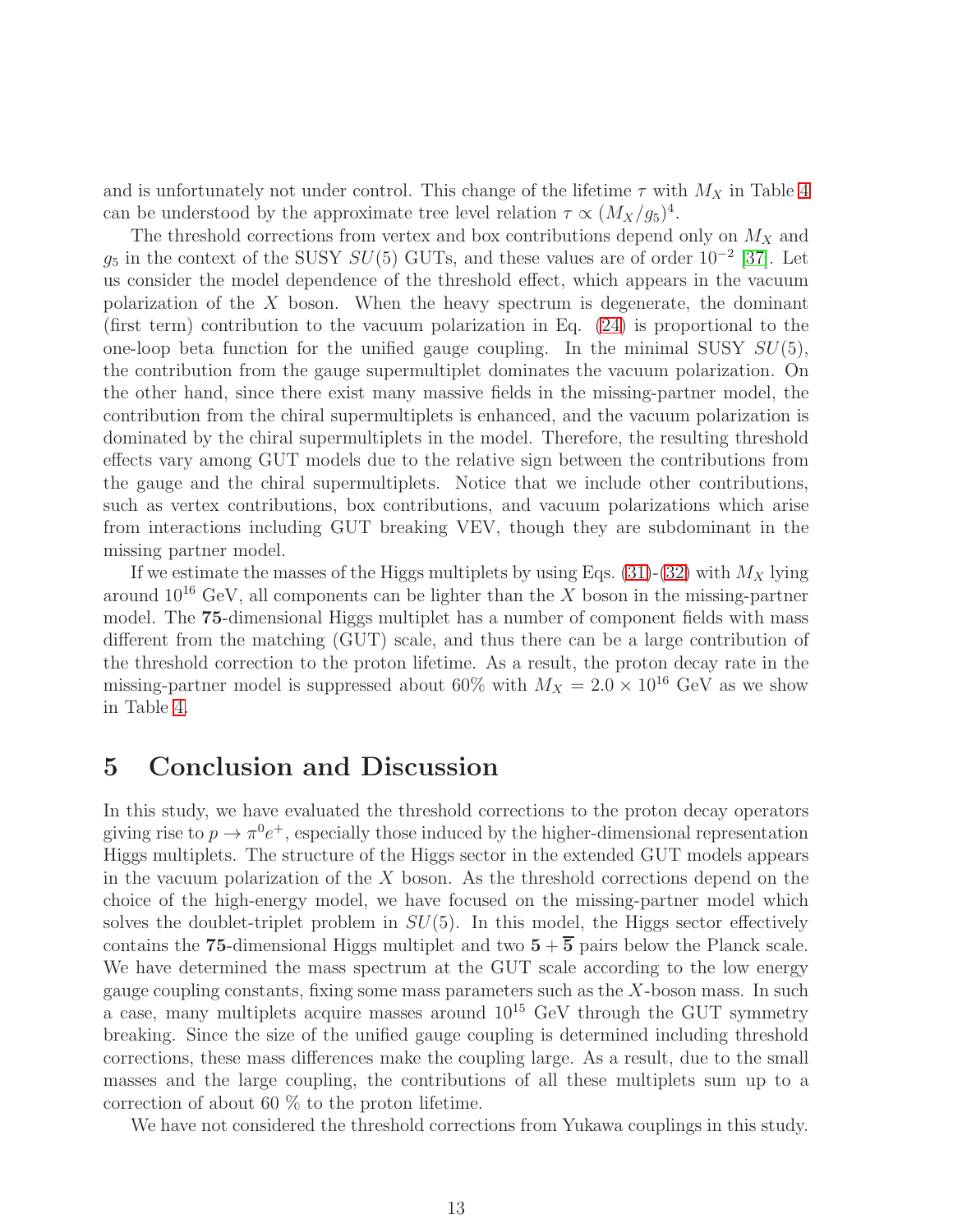This is because no two-loop RGE analysis including Yukawa couplings for the baryonnumber violating operators is available. Although this effect is not expected to be sizable due to the smallness of the Yukawa (except the top Yukawa), it should be included sooner or later to complete the two-loop level analysis.

In our analysis we also ignore the Planck-suppressed operators. We assume  $50 + 50$ pairs have the mass around the Planck-scale. There might be higher-dimensional operators with Planck scale suppression in general. The presence of such operators induces, via an operator  $\Sigma_{75} \mathcal{W}^{\alpha} \mathcal{W}_{\alpha}/M_{\text{Pl}}$ , the correction to the gauge coupling  $g_5^2$  of about a few percent after symmetry breaking. This correction affects also the determination of the GUT mass spectrum via gauge coupling unification constraints, which strongly depends on the coupling of the higher-dimensional operator. Such effects of the Planck scale physics should be taken into account once the full UV description of the missing-partner model is available.

Finally, we notice remaining uncertainties in the precise determination of the proton lifetime. The matrix elements of  $p \to \pi^0 e^+$  is evaluated with lattice QCD, and they have at present around 30% uncertainty [\[50\]](#page-26-10). We hope that this uncertainty will be reduced in future studies.

## Acknowledgments

This work is supported by Grant-in-Aid for Scientific research from the Ministry of Education, Science, Sports, and Culture (MEXT), Japan, No. 23104011 (for J.H. and Y.O.). The work of J.H. is also supported by World Premier International Research Center Initiative (WPI Initiative), MEXT, Japan. The work of B.B. is partially supported by the Slovenian Research Agency. B.B. thanks KMI and the Department of Physics of Nagoya University for hospitality.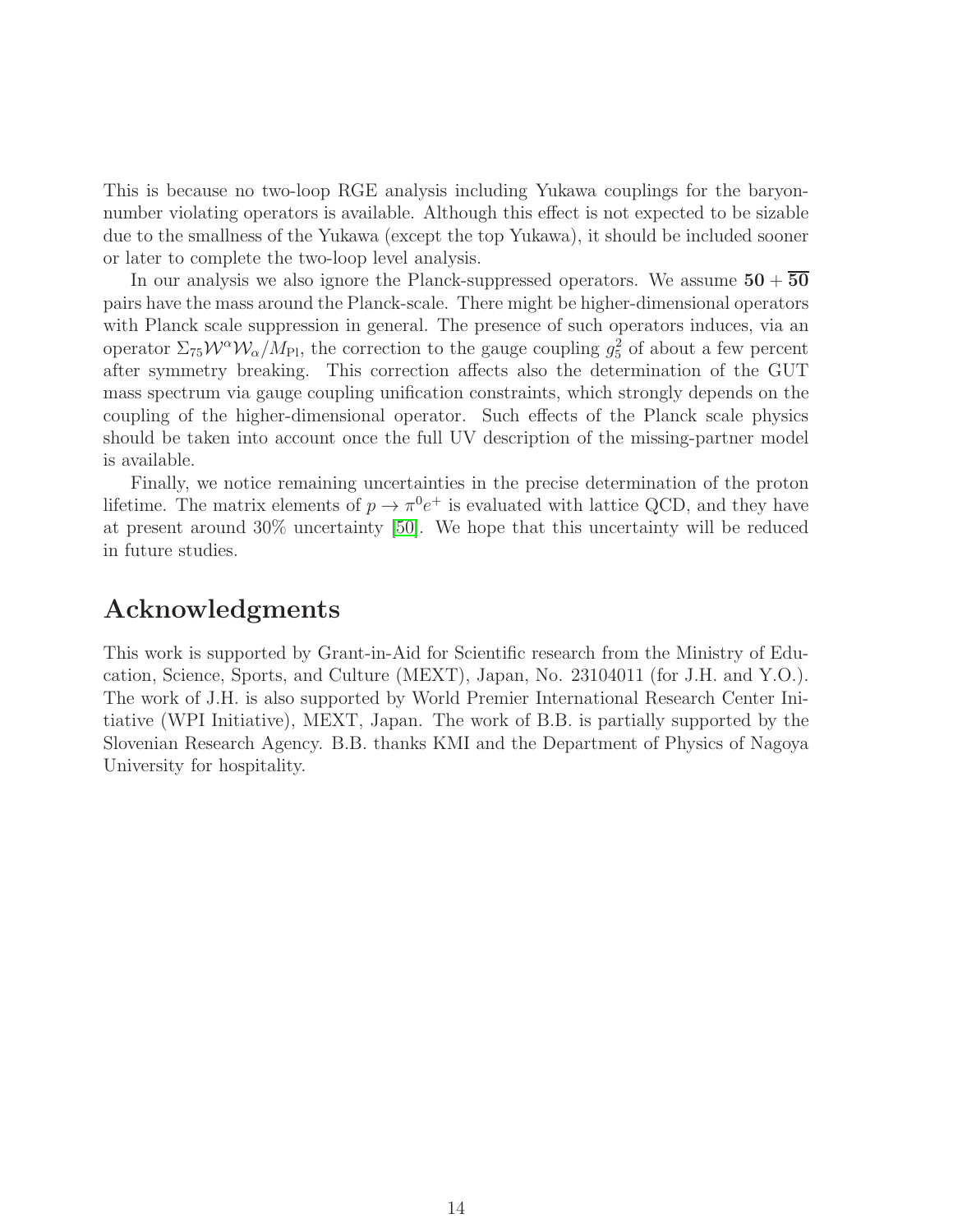## <span id="page-15-0"></span>Appendix

## A Threshold Correction at the SUSY Scale

In this appendix, we derive the threshold corrections of the dimension-six operators at the SUSY scale. We focus only on gauge interactions.

#### Two-Point Function

Now, we estimate the threshold corrections to the two-point function of fermions. After picking the UV divergence, we obtain the two-point function of SM fermions  $\psi$  including the one-loop finite corrections as follows:

$$
i\Gamma_{\text{full}}^{\psi} = \left[1 - \frac{1}{16\pi^2} \sum_{a} g_a^2 C_a(N) f(M_a^2, m_\phi^2) + (\text{SM contributions})\right] i\Gamma_0^{\psi}.
$$
 (37)

 $\Gamma_0^{\psi} \equiv \cancel{p} - m_{\psi}$  denotes the tree-level two-point function of  $\psi$  with  $p^{\mu}$  the four-momentum and  $m_{\psi}$  the tree level mass.  $M_a$  and  $m_{\phi}$  are the masses of the gaugino and the superpartners of  $\psi$ , respectively. The second term arises from the gaugino-sfermion loop and the third term describes the contribution from the SM loops.  $g_a$  and  $C_a(N)$  are the SM gauge coupling and the Casimir invariant, respectively. For the  $SU(N)$  gauge theory,  $C_a(N)$  $(N^2-1)/2N$ , and for the  $U(1)_Y$  gauge theory,  $C_a(N) = Y^2$ . The loop function f is defined as

$$
f(x,y) \equiv 2 \int_0^1 ds (1-s) \ln [sx + (1-s)y]. \tag{38}
$$

Here, all mass parameters are normalized by  $\mu$  which denotes the renormalization scale. It is easily found that  $f(x, x) = \frac{1}{2} \ln x$ , which corresponds to the case of degenerate masses.

In the SM, the one-loop corrected two-point function has the form

$$
i\Gamma_{\rm SM}^{\psi} = \left[1 - \lambda_{\psi} + \text{(SM contributions)}\right]i\Gamma_0^{\psi},\tag{39}
$$

where  $\lambda_{\psi}$  denotes the one-loop threshold correction to the two-point function of  $\psi$ . Then, we get  $\lambda_{\psi}$  after matching the two-point functions in the two theories:

<span id="page-15-1"></span>
$$
\lambda_{\psi} = \frac{1}{16\pi^2} \sum_{a} g_a^2 C_a(N) f(M_a^2, m_{\phi}^2). \tag{40}
$$

#### Four-Fermi Vertices

The baryon-number violating dimension-six operators are induced by the non-renormalizable Kähler potential. The supersymmetric interaction term including four-Fermi operators is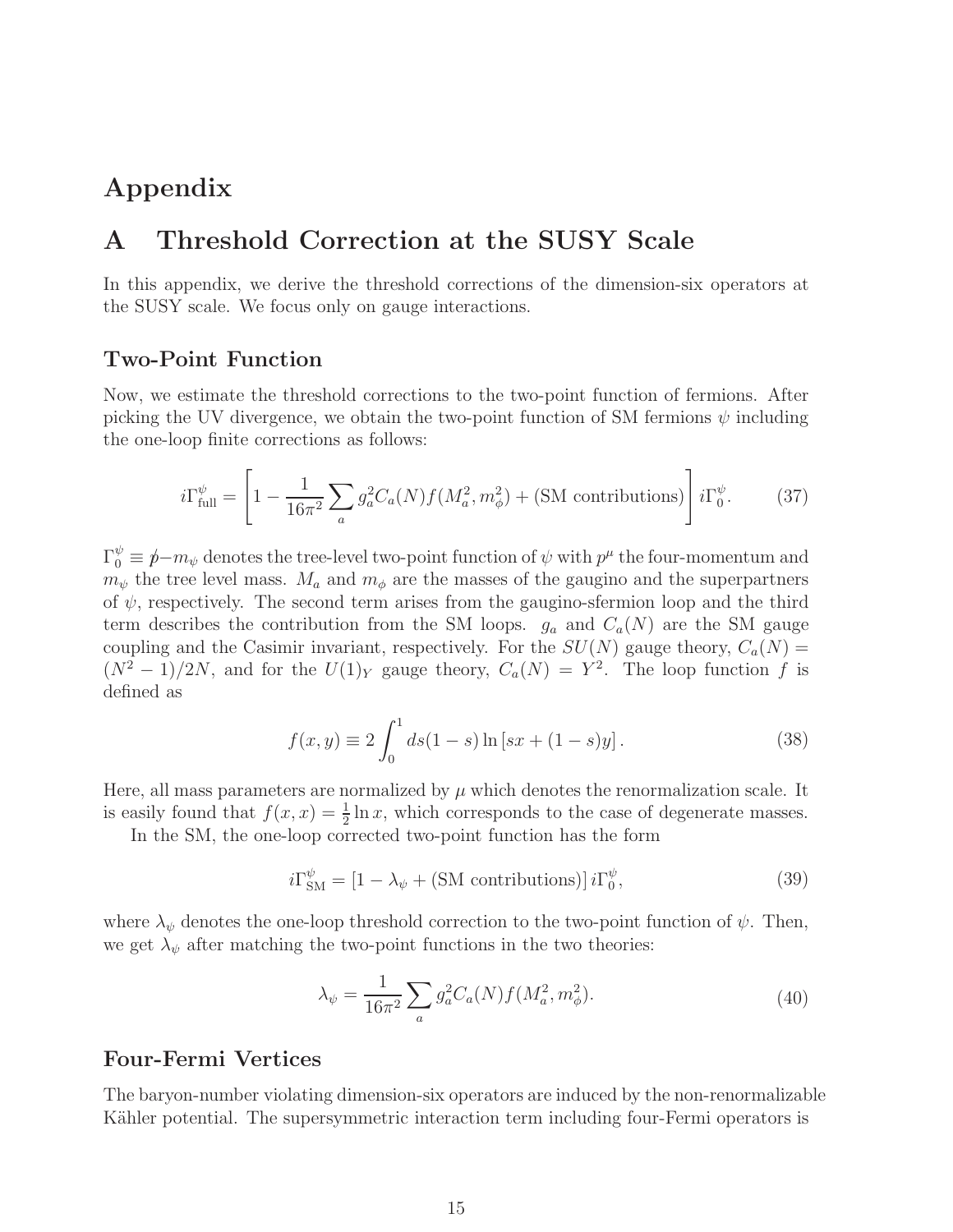

<span id="page-16-0"></span>Figure 2: Four-Fermi interactions induced by one-loop diagrams. Blobs denote effective vertices including two fermions and two scalars, which are induced by the same Kähler potential. Solid and dashed lines describe fermion and scalar lines, respectively, while wavy-solid lines indicate gauginos.

<span id="page-16-1"></span>given by;

$$
C^{ijkl} \int d^4\theta \Phi_i^{\dagger} \Phi_j^{\dagger} \Phi_k \Phi_l = -\frac{C^{ijkl}}{4} \left[ \Box(\phi_i^* \phi_j^*) \phi_k \phi_l - 2 \partial_\mu (\phi_i^* \phi_j^*) \partial^\mu (\phi_k \phi_l) + \phi_i^* \phi_j^* \Box(\phi_k \phi_l) \right] -\frac{i C^{ijkl}}{2} (\phi_i^* \overline{\Psi}_j + \overline{\Psi}_i \phi_j^*) \gamma^\mu \overleftrightarrow{\partial_\mu} (\phi_k \Psi_l + \Psi_k \phi_l) -\frac{C^{ijkl}}{2} \overline{\Psi}_i \gamma^\mu P_L \Psi_l \overline{\Psi}_j \gamma_\mu P_L \Psi_k.
$$
\n(41)

Here,  $\Phi_i$  ( $\Phi_i^{\dagger}$ ) is a chiral (anti-chiral) superfield. Scalar and four-component spinor compoi nents of  $\Phi_i$  are denoted as  $\phi_i$  and  $\Psi_i$ , respectively. The symbols  $\Box$  and  $\overleftrightarrow{\partial_\mu}$  are respectively defined as  $\Box = \partial^{\mu} \partial_{\mu}$  and  $A \overleftrightarrow{\partial_{\mu}} B = A \partial_{\mu} B - \partial_{\mu} A B$ . The roman indices *i*, *j*, *k*, *l* describe the gauge and flavor indices.  $C^{ijkl}$  denotes the Wilson coefficient of the operators.

Fig. [2](#page-16-0) shows the one-loop diagrams giving the four-Fermi interactions after integrating out superpartners. In these figures, the blobs denote the interaction given by the second line of Eq. [\(41\)](#page-16-1). Only four figures in Fig. [2](#page-16-0) contribute as finite corrections to nucleon decay matrix elements at the SUSY scale since one of two scalar fields must originate from chiral superfields and another from the anti-chiral ones. The one-loop contributions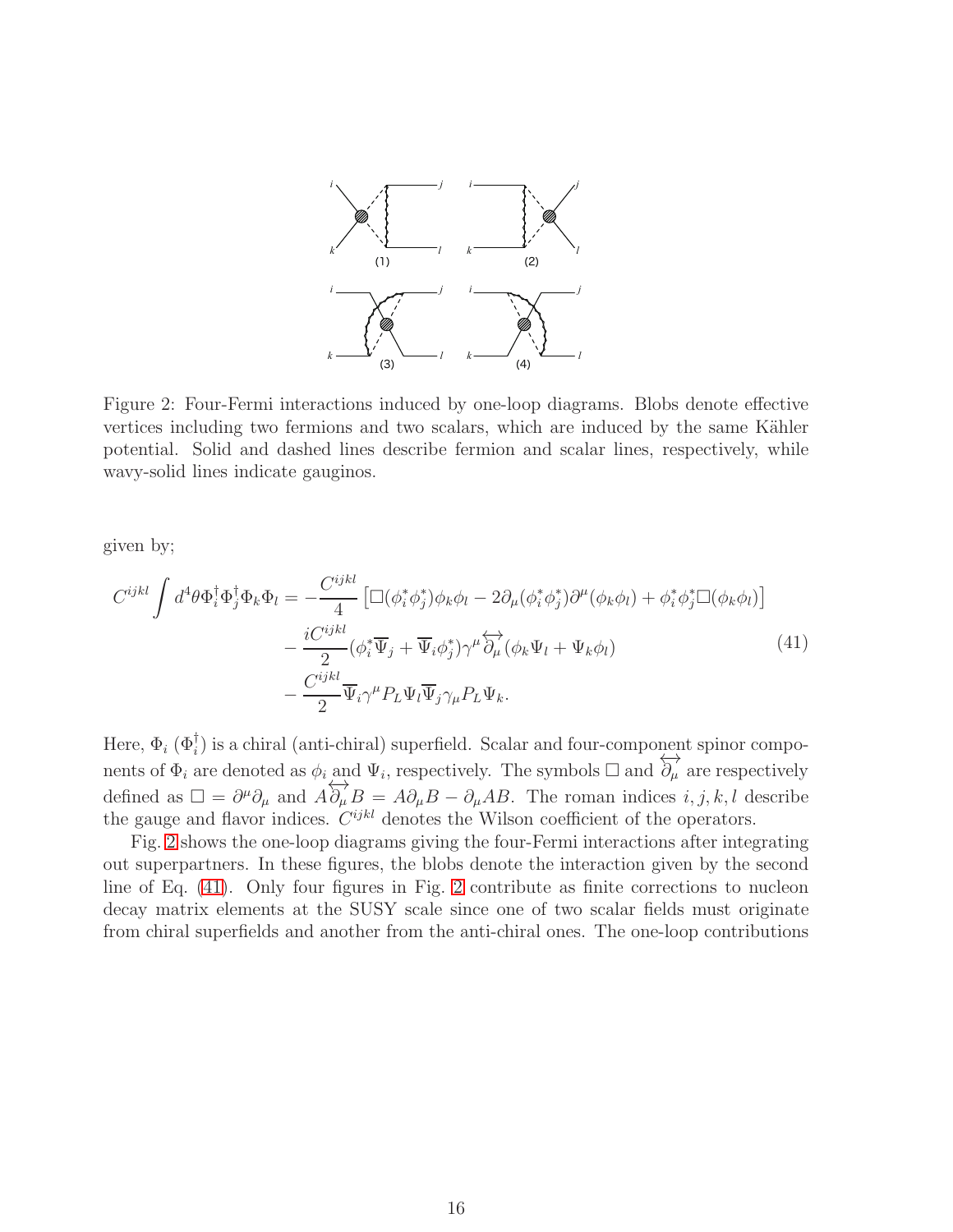in Fig. [2](#page-16-0) are given by;

$$
i\mathcal{M}_1 = -\frac{ig_a^2}{16\pi^2} C^{nimk} \sum_a (T_{jn}^a T_{ml}^a) F(m_{\phi_m}^2, m_{\phi_n}^2, M^2) \langle \mathcal{O}_{jlik} \rangle ,
$$
  
\n
$$
i\mathcal{M}_2 = -\frac{ig_a^2}{16\pi^2} C^{jnlm} \sum_a (T_{in}^a T_{mk}^a) F(m_{\phi_m}^2, m_{\phi_n}^2, M^2) \langle \mathcal{O}_{jlik} \rangle ,
$$
  
\n
$$
i\mathcal{M}_3 = \frac{ig_a^2}{16\pi^2} C^{nilm} \sum_a (T_{jn}^a T_{mk}^a) F(m_{\phi_m}^2, m_{\phi_n}^2, M^2) \langle \mathcal{O}_{jkil} \rangle ,
$$
  
\n
$$
i\mathcal{M}_4 = -\frac{ig_a^2}{16\pi^2} C^{jnmk} \sum_a (T_{in}^a T_{ml}^a) F(m_{\phi_m}^2, m_{\phi_n}^2, M^2) \langle \mathcal{O}_{jkil} \rangle .
$$
\n(42)

Here, the subscript i for  $\mathcal{M}_i$  corresponds to the label (i) of Fig. [2.](#page-16-0) M and  $m_{\phi_m}$  indicate the masses of gaugino and the superpartner of  $\Psi_m$ , respectively.  $\mathcal{O}_{ijkl} \equiv \overline{\Psi}_i \gamma^{\mu} P_L \Psi_j \overline{\Psi}_k \gamma_{\mu} P_L \Psi_l$ and  $\langle \ldots \rangle$  denotes the matrix element. We also define the loop function  $F(x, y, z)$  as

$$
F(x, y, z) = \frac{3}{4} + \frac{x^2(y-z)\ln x + y^2(z-x)\ln y + z^2(x-y)\ln z}{2(x-y)(y-z)(z-x)}.
$$
 (43)

Here, all masses are normalized by the renormalization scale  $\mu$ , again.

### In MSSM

Let us now consider the MSSM case. The Kähler potential for these operators is given by Eq. [\(12\)](#page-6-1). The baryon-number violating four-Fermi operators are given by

<span id="page-17-0"></span>
$$
\mathcal{L}_{\Delta B} = \sum_{i=1}^{2} C_{4F}^{(i)} \mathcal{O}_{4F}^{(i)} \tag{44}
$$

with operators

$$
\mathcal{O}_{4F}^{(1)} = \epsilon_{\alpha\beta\gamma}\epsilon_{rs}(\overline{u}^{\alpha}\gamma^{\mu}P_Lq^{r\gamma})(\overline{d}^{\beta}\gamma_{\mu}P_Ll^{s}),
$$
\n
$$
\mathcal{O}_{4F}^{(2)} = \epsilon_{\alpha\beta\gamma}\epsilon_{rs}(\overline{u}^{\alpha}\gamma^{\mu}P_Lq^{s\gamma})(\overline{e}\gamma_{\mu}P_Lq^{\beta r}),
$$
\n(45)

and Wilson coefficients  $C_{4F}^{(1)} = C_{4F}^{(2)} = g_5^2/2M_X^2$ . The Wilson coefficients in the low-energy effective field theory (EFT) include threshold corrections: we need simply to redefine  $C_{4F}^{(i)} \rightarrow (1 - \lambda^{(i)}) C_{4F}^{(i)}$  where  $\lambda^{(i)}$  denotes the threshold correction to  $C_{4F}^{(i)}$  $_{4F}^{\left( 0\right) }.$ 

After matching the amplitudes in the EFT and those in the MSSM, we find  $\lambda^{(i)}$  at the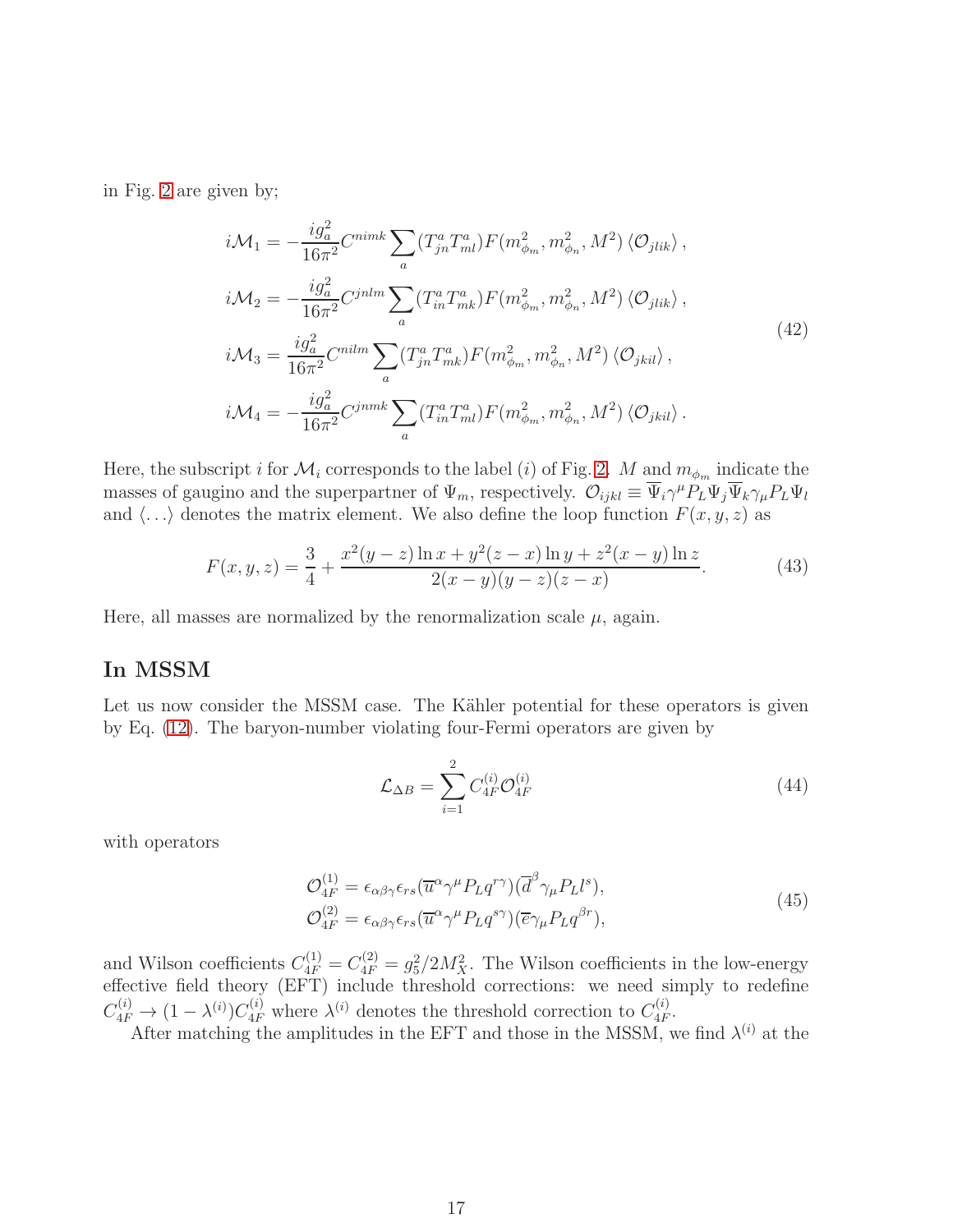SUSY scale as follows;

$$
\lambda^{(1)} = -\frac{1}{2}(\lambda_u + \lambda_q + \lambda_d + \lambda_l) - \frac{g_3^2}{16\pi^2} \left( \frac{1}{3} F(m_{\tilde{u}}^2, m_{\tilde{q}}^2, M_3^2) + \frac{1}{3} F(m_{\tilde{d}}^2, m_{\tilde{q}}^2, M_3^2) \right) \n- \frac{g_Y^2}{16\pi^2} \left( \frac{2}{9} F(m_{\tilde{u}}^2, m_{\tilde{q}}^2, M_1^2) - \frac{1}{9} F(m_{\tilde{d}}^2, m_{\tilde{q}}^2, M_1^2) - \frac{2}{3} F(m_{\tilde{t}}^2, m_{\tilde{u}}^2, M_1^2) + \frac{1}{3} F(m_{\tilde{t}}^2, m_{\tilde{d}}^2, M_1^2) \right) \n\lambda^{(2)} = -\frac{1}{2} (\lambda_u + \lambda_e + 2\lambda_q) - \frac{g_3^2}{16\pi^2} \frac{2}{3} F(m_{\tilde{u}}^2, m_{\tilde{q}}^2, M_3^2) \n- \frac{g_Y^2}{16\pi^2} \left( \frac{4}{9} F(m_{\tilde{u}}^2, m_{\tilde{q}}^2, M_1^2) - \frac{2}{3} F(m_{\tilde{e}}^2, m_{\tilde{q}}^2, M_1^2) \right).
$$
\n(46)

,

Here,  $m_{\phi}$  ( $\phi = \tilde{q}, \tilde{u}, \tilde{d}, \tilde{l}, \tilde{e}$ ) denotes the sfermions masses while  $M_1$  and  $M_3$  denote the masses of bino and gluino, respectively. The loop function  $F$  is defined in Eq. [\(43\)](#page-17-0).  $\lambda_{\psi}$  ( $\psi = q, l, u, d, e$ ) is defined in Eq. [\(40\)](#page-15-1), and describes the one-loop threshold corrections to the two-point functions of the SM chiral fermions.

#### Numerical Evaluation

In the last section of this appendix we evaluate the threshold effects at the SUSY scale in the split SUSY scenario. As mentioned in the introduction, the heavy sfermion scenario makes the constraint on a dimension-five proton decay mild. We assume that all sparticles except gauginos are degenerate at mass  $M<sub>S</sub>$ . Gaugino masses are set to be as follows: the bino and wino are degenerate in mass  $M_1 = M_2 = 3$  TeV, and we treat the ratio of the gluino and bino masses as a free parameter. In the numerical estimate, we set  $M_3/M_1 = 1, 3$ , and 9. We also choose  $\tan \beta = 3$  since a small  $\tan \beta$  is preferred to get the observed Higgs mass in the heavy sfermion scenario [\[21,](#page-24-12) [22,](#page-24-8) [51\]](#page-26-11). The matching scale for the proton decay amplitudes is set to be the sfermion mass scale  $M_S$ .

We show the  $M<sub>S</sub>$  dependence of the ratio of decay rates with and without SUSY threshold correction in Fig. [3.](#page-19-1) The ratio of decay rates is defined similarly as in Eq. [\(26\)](#page-10-3). The denominator of Eq. [\(26\)](#page-10-3) includes only the threshold correction at the GUT scale while the numerator also includes those at the SUSY scale. We see these threshold effects at the SUSY scale in Fig. [3,](#page-19-1) where the minimal SU(5) model with all mass parameters and the GUT scale fixed at  $2 \times 10^{16}$  GeV is considered. Let us add a few comments.

First, if all sparticles are degenerate in mass, there is no contribution from the threshold corrections. This is because the loop functions f and F behave as follows ( $\mu = M_S$ )

$$
f(M_S^2, M_S^2) \sim \frac{1}{2} \ln \frac{M_S^2}{\mu^2} \to 0, \qquad F(M_S^2, M_S^2, M_S^2) \sim -\frac{1}{2} \ln \frac{M_S^2}{\mu^2} \to 0,
$$
 (47)

Second, the ratio  $R$  approaches a constant in the limit of decoupled sfermions since these loop functions behave as

$$
f(M_a^2, M_S^2) \sim -\frac{1}{4} \left( 1 - 2 \ln \frac{M_S^2}{\mu^2} \right), \qquad F(M_S^2, M_S^2, M_a^2) \sim \frac{1}{4} \left( 1 - 2 \ln \frac{M_S^2}{\mu^2} \right), \tag{48}
$$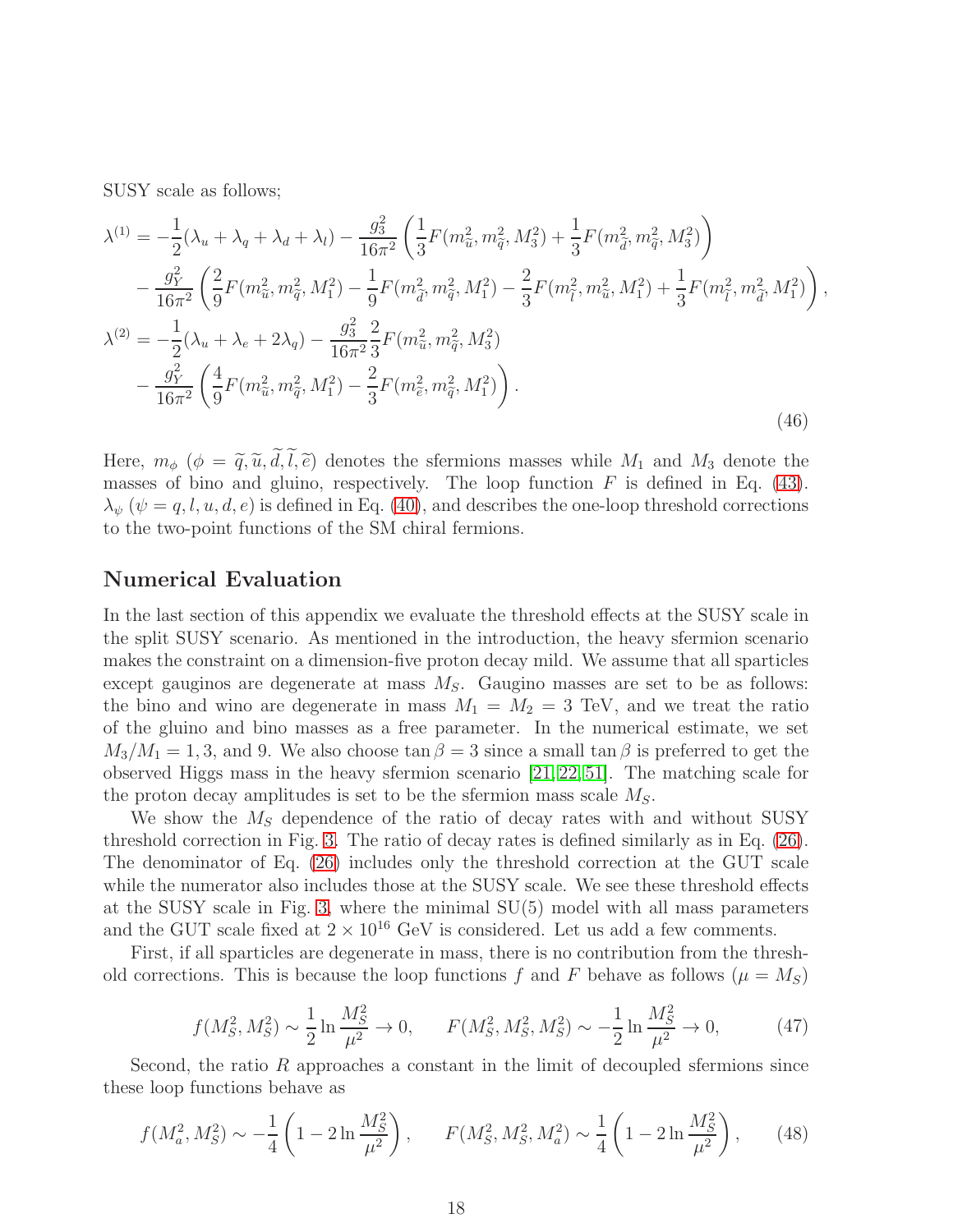

<span id="page-19-1"></span>Figure 3: Ratio of the proton decay rate with and without the threshold correction at SUSY scale. At the GUT scale, we assume the minimal SUSY  $SU(5)$  GUT model, and each decay rates includes the threshold correction at GUT scale. The bino mass  $M_1$  is set to be 3 TeV, and solid, broken, and dotted lines respectively indicate  $M_3/M_1 = 1, 3$ , and 9.

in the limit of  $M_S \gg M_a$ . In Fig. [3,](#page-19-1) the ratio R is larger than 10% when  $M_3/M_1 = 3$ , 9 and  $M_S \sim O(1)$  TeV. This is because we take the matching scale at  $M_S$  which is smaller than the gaugino masses. In this case we should take the matching scale somewhere between the sfermion and gaugino mass in order to minimize the 2-loop corrections.

As a result, we conclude that there is only a few  $\%$  correction to proton decay lifetime in the split SUSY scenario.

### <span id="page-19-0"></span>B Field Decomposition

The Kähler potential for  $\Phi$  in the  $SU(5)$  irreducible representation is decomposed as follows;

$$
\mathcal{K} = \Phi^{\dagger} \Phi = \sum_{i} \phi_i^{\dagger} \phi_i.
$$
\n(49)

Here,  $\phi_i$  transforms as an irreducible representation under the SM gauge groups.  $\Phi^{\dagger}$  and  $\phi^{\dagger}$  denote the anti-chiral superfields. In this section, we turn off gauge interactions for simplicity.

In Table [5,](#page-20-0) we give the SM decomposition of the  $SU(5)$  irreducible representations, whose Dynkin indices are below that of 75 representation. In this table, square brackets  $[\cdots]$  represent antisymmetric indices while braces  $\{\cdots\}$  represent symmetric indices.

We summarize the vacuum polarization coefficients  $b_{ij}$ , defined in Eq. [\(24\)](#page-8-1), from the above-mentioned irreducible representations. In Table [6,](#page-22-0)  $b_{ij}$  from each representations are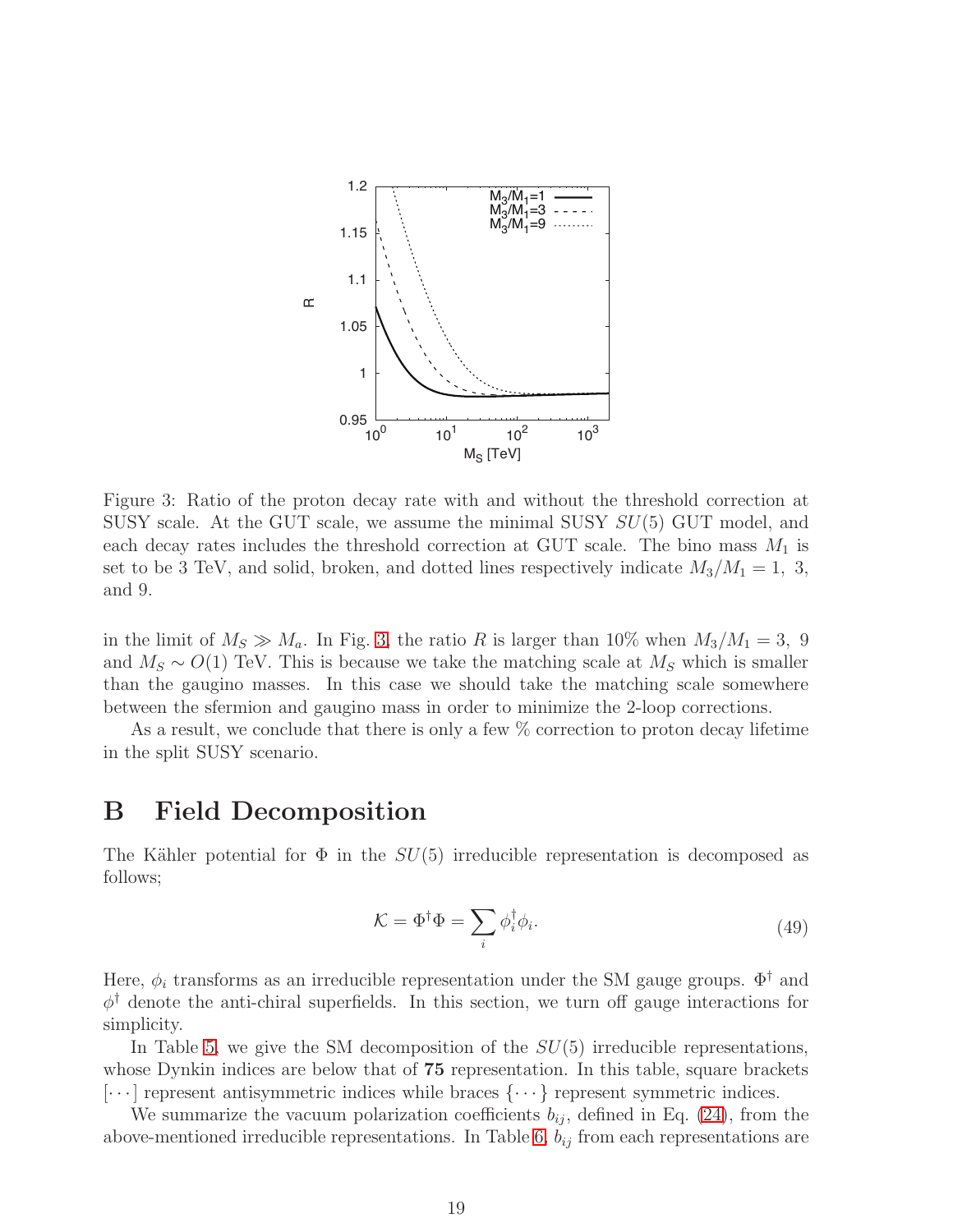| $SU(5)$ representation            | labels and SM representations                                                                                                                                                                                                                                                                                                                                                                                                    |
|-----------------------------------|----------------------------------------------------------------------------------------------------------------------------------------------------------------------------------------------------------------------------------------------------------------------------------------------------------------------------------------------------------------------------------------------------------------------------------|
| $\Phi^A(5)$                       | $\phi_1^a = (1,2)_{\frac{1}{2}}, \quad \phi_2^{\alpha} = (3,1)_{-\frac{1}{3}}$                                                                                                                                                                                                                                                                                                                                                   |
| $\overline{\Phi^{[AB]}}(10)$      | $\phi_1^{[ab]}=(1,1)_1,\quad \phi_2^{[\alpha\beta]}=(\overline{\mathbf{3}},\mathbf{1})_{-\frac{2}{3}},\quad \phi_3^{a\alpha}=(\overline{\mathbf{3}},\mathbf{2})_{\frac{1}{6}}$                                                                                                                                                                                                                                                   |
| $\overline{\Phi^{\{AB\}}(15)}$    | $\phi_1^{\{ab\}} = (1,3)_1, \quad \phi_2^{\{\alpha\beta\}} = (6,1)_{-\frac{2}{3}}, \quad \phi_3^{a\alpha} = (3,2)_{\frac{1}{6}}.$                                                                                                                                                                                                                                                                                                |
| $\Phi_B^A(\bf{24})$               | $(\phi_1)^a_b = (1,3)_0, \quad (\phi_2)^{\alpha}_{\beta} = (8,1)_0, \quad \phi_3 = (1,1)_0,$                                                                                                                                                                                                                                                                                                                                     |
|                                   | $(\phi_4)_a^\alpha = ({\bf 3},{\bf 2})_{-\frac{5}{6}}, \quad (\phi_5)_\alpha^a = ({\bf \overline{3}},{\bf 2})_{\frac{5}{6}}, \ \phi_1^{\{abc\}} = ({\bf 1},{\bf 4})_{-\frac{3}{2}}, \quad \phi_2^{\{ab\} \alpha} = ({\bf 3},{\bf 3})_{\frac{2}{3}} \ ,$                                                                                                                                                                          |
| $\Phi^{\{ABC\}}(35)$              |                                                                                                                                                                                                                                                                                                                                                                                                                                  |
|                                   | $\phi_3^{\{\alpha\beta\}a} = ({\bf 6},{\bf 2})_{-\frac{1}{6}}, \quad \phi_4^{\{\alpha\beta\gamma\}} = ({\bf 10},{\bf 1})_{-1}$                                                                                                                                                                                                                                                                                                   |
| $\Phi^{\{AB\}C}(40)$              | $\phi_1^a = (1,2)_{\frac{3}{2}}, \quad \phi_2^{\alpha} = (3,1)_{\frac{2}{3}}, \quad \phi_3^{\{ab\}\alpha} = (3,3)_{\frac{2}{3}},$                                                                                                                                                                                                                                                                                                |
|                                   | $\frac{(\phi_4)^a_\alpha=(\overline{\mathbf{3}},\mathbf{2})_{-\frac{1}{6}},\quad \phi_5^{\{\alpha\beta\}a}=(\overset{\circ}{\mathbf{6}},\mathbf{2})_{-\frac{1}{6}},\quad (\phi_6)^{\alpha}_{\beta}=(\overset{\circ}{\mathbf{8}},\mathbf{1})_{-1}}{\phi_1^a=(\mathbf{1},\mathbf{2})_{-\frac{1}{2}},\quad \phi_2^{\alpha}=(\mathbf{3},\mathbf{1})_{-\frac{4}{3}},\quad \phi_3^{a\alpha}=(\mathbf{3},\mathbf{2})_{\frac{7}{6}}}\,,$ |
|                                   |                                                                                                                                                                                                                                                                                                                                                                                                                                  |
| $\Phi_{[BC]}^A(\bf{45})$          | $(\phi_4)^{\alpha a}_{\beta} = (8,2)_{-\frac{1}{2}}, \quad (\phi_5)_{\alpha} = (\overline{3},1)_{\frac{1}{2}},$                                                                                                                                                                                                                                                                                                                  |
|                                   | $\frac{1}{2}(\phi_6)^a_{b\alpha} = (\overline{\mathbf{3}},\mathbf{3})^{\frac{1}{4}}_{\frac{1}{3}}, \quad \phi_7^{\{\alpha\beta\}} = (\mathbf{6},\mathbf{1})^{\frac{3}{4}}_{\frac{1}{2}}$                                                                                                                                                                                                                                         |
| $\Phi_{[AB][CD]}({\bf 50})$       | $\phi_1 = (1,1)_{-2}, \quad \phi_2^{\alpha} = (3,1)_{-\frac{1}{2}}, \quad (\phi_3)^{a}_{\alpha} = (\overline{3},2)_{-\frac{7}{6}}$                                                                                                                                                                                                                                                                                               |
|                                   | $\frac{(\phi_4)^{[\alpha\beta]}=(6,1)_{\frac{4}{3}},\quad (\phi_5)_{[\alpha\beta][ab]}=(\overset{\circ}{6},3)_{-\frac{1}{3}},\quad (\phi_6)^{\beta}_{\alpha a}=\overset{\circ}{(8,2)_{\frac{1}{2}},}\ \phi_1^a=(1,2)_{\frac{1}{2}},\quad \phi_2^{\alpha}=(3,1)_{-\frac{1}{3}},\quad (\phi_3)^{\{ab\}}_c=(1,4)_{\frac{1}{2}}\;,$                                                                                                  |
|                                   |                                                                                                                                                                                                                                                                                                                                                                                                                                  |
| $\Phi_C^{\{AB\}}(70)$             | $(\phi_4)^{a\alpha}_{b} = ({\bf 3},{\bf 3})_{-\frac{1}{3}}, \quad (\phi_5)^{\{ab\}}_{\alpha} = ({\bf \overline{3}},{\bf 3})_{\frac{4}{3}},$                                                                                                                                                                                                                                                                                      |
|                                   | $(\phi_6)^{\alpha a}_{\beta}=(8,2)_{\frac{1}{2}}, \quad (\phi_7)^{\{\alpha \beta\}}_{a}=(6,2)_{-\frac{7}{6}}, \quad (\phi_8)^{\{\alpha \beta\}}_{\gamma}=(15,1)_{-\frac{1}{3}}$                                                                                                                                                                                                                                                  |
|                                   | $(\phi_1)_\alpha = (\overline{\mathbf{3}},\mathbf{1})_{-\frac{5}{2}}, \quad \phi_2^\alpha = (\mathbf{3},\mathbf{1})_{\frac{5}{2}}, \quad \phi_3^{\alpha a} = (\mathbf{3},\mathbf{2})_{-\frac{5}{6}} \;,$                                                                                                                                                                                                                         |
| $\Phi^{[AB]}_{[CD]}(\mathbf{75})$ | $(\phi_4)_{\alpha a} = (\overline{\mathbf{3}}, \mathbf{2})_{\frac{5}{6}}, \quad \check{\phi}_5^{\{\alpha\beta\}a} = (\overline{\mathbf{6}}, \mathbf{2})_{-\frac{5}{6}}, \quad (\phi_6)_{\{\alpha\beta\}a} = (\mathbf{6}, \mathbf{2})_{\frac{5}{6}},$                                                                                                                                                                             |
|                                   | $\phi_7 = (1, 1)_0, \quad (\phi_8)_\beta^\alpha = (8, 1)_0, \quad (\phi_9)_{\beta b}^{\alpha a} = (8, 3)_0$                                                                                                                                                                                                                                                                                                                      |

<span id="page-20-0"></span>Table 5: SM decomposition of the  $SU(5)$  irreducible multiplets.  $(r_C, r_W)_Y$  denotes a representation transforming as  $SU(3)_C$  r<sub>C</sub>-plet and  $SU(2)_L$  r<sub>W</sub>-plet with hypercharge Y.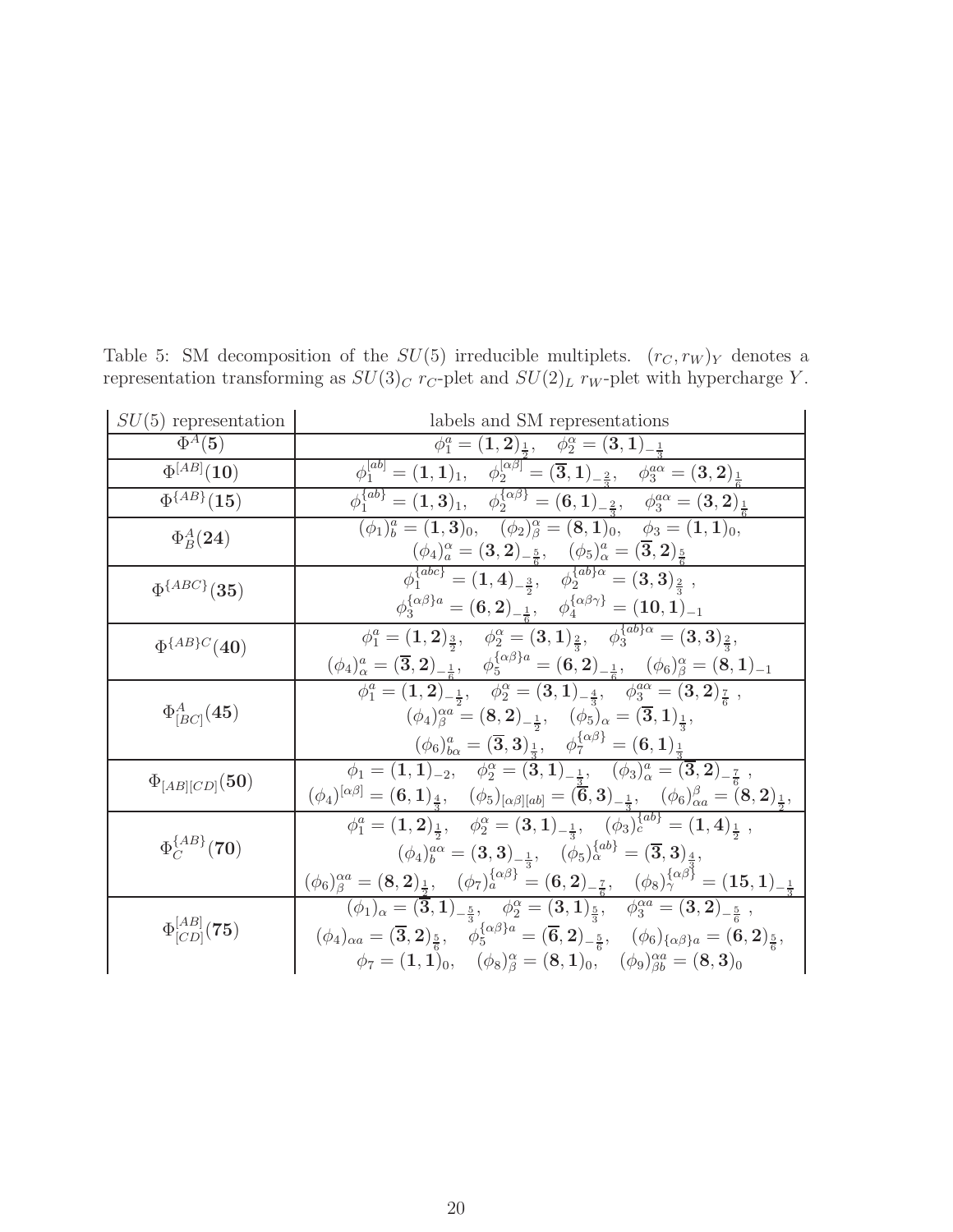shown except those from  $5+\overline{5}$ , 24, and 75 which have been already shown in Table [3.](#page-9-0) As a check, the sum of  $b_{ij}$  in a representation divided by its Dynkin index is a representation independent constant number.

## <span id="page-21-0"></span>C The Interaction Terms Including VEVs

In this appendix, we give information about the interaction terms including GUT-breaking VEVs, which are needed to calculate the vacuum polarization coefficient  $a_i$  in Table [3.](#page-9-0) The normalization of component fields follows the definition in the previous appendix.

For an adjoint multiplet  $\Phi_B^A$ , the Kähler potential is given by

$$
\mathcal{K}_{24} = \Phi_B^{\dagger A} (e^{-2g_5 V})^C_A (e^{2g_5 V})^B_D \Phi_C^D. \tag{50}
$$

 $\Phi_B^A$  obtains the GUT-breaking VEV, which is given as Eq. [\(4\)](#page-4-1), giving the X boson a mass  $M_X = 5g_5v_{24}$ . The interaction terms induced by the Kähler potential are given by

$$
\mathcal{K}_{v}^{24} = 2g_{5}M_{X} \left\{ -X^{\dagger} X(\phi_{1} + \phi_{1}^{\dagger}) + X^{\dagger} X(\phi_{2} + \phi_{2}^{\dagger}) + \frac{5}{\sqrt{30}} X^{\dagger} X(\phi_{3} + \phi_{3}^{\dagger}) \right\} + gM_{X} \left\{ -G(X \cdot (\phi_{4} + \phi_{5}^{\dagger})) + W(X \cdot (\phi_{4} + \phi_{5}^{\dagger})) + \frac{5}{\sqrt{30}} B(X \cdot (\phi_{4} + \phi_{5}^{\dagger})) \right\} + \text{h.c.}
$$
\n(51)

Here, the non-Abelian MSSM vector supermultiplets are denoted as  $G \to G_{\beta}^{\alpha} = \sqrt{2}G^a(T^a)_{\beta}^{\alpha}$ and  $W \to W_s^r = \sqrt{2}W^a(t^a)_s^r$ , where  $T^a$  and  $t^a$  respectively denote the generator of  $SU(3)_C$ and  $SU(2)_L$ . We also define  $(A \cdot B) = \epsilon_{ab} A^a B^b$ .

For a 75 representation  $\Phi_{[CD]}^{[AB]}$ , the Kähler potential is given by

$$
\mathcal{K}_{75} = \Phi_{[CD]}^{\dagger[AB]}(e^{2g_5 V})^C_E(e^{2g_5 V})^D_F(e^{-2g_5 V})^G_A(e^{-2g_5 V})^H_B \Phi_{[GH]}^{[EF]}.
$$
\n(52)

The GUT-breaking VEV of  $\Phi_{(CD)}^{(AB)}$  is given in Eq. [\(7\)](#page-5-2). The X boson becomes massive with  $M_X = 2\sqrt{6}g_5v_{75}$  after we substitute the VEV for  $\Phi$  and  $\Phi^{\dagger}$ , while the interaction terms proportional to the VEV are

$$
\mathcal{K}_{v}^{75} = g_{5}M_{X} \left\{ -X^{\dagger}X(\phi_{8} + \phi_{8}^{\dagger}) + \frac{4}{\sqrt{3}}X^{\dagger}X(\phi_{7} + \phi_{7}^{\dagger}) + \sqrt{6}X^{\dagger}X(\phi_{9} + \phi_{9}^{\dagger}) \right\} \n- gM_{X} \left\{ -G(X \cdot (\phi_{3} + \phi_{4}^{\dagger})) + X(W \cdot (\phi_{3} + \phi_{4}^{\dagger})) + \frac{5}{\sqrt{30}}B(X \cdot (\phi_{3} + \phi_{4}^{\dagger})) \right\} + \text{h.c.} \n+ \frac{\sqrt{6}}{2}gM_{X}\epsilon_{ab}\epsilon^{\alpha\beta\gamma}X_{\alpha}^aX_{\beta}^b(\phi_{1} + \phi_{2}^{\dagger})_{\gamma} + \text{h.c.}
$$
\n(53)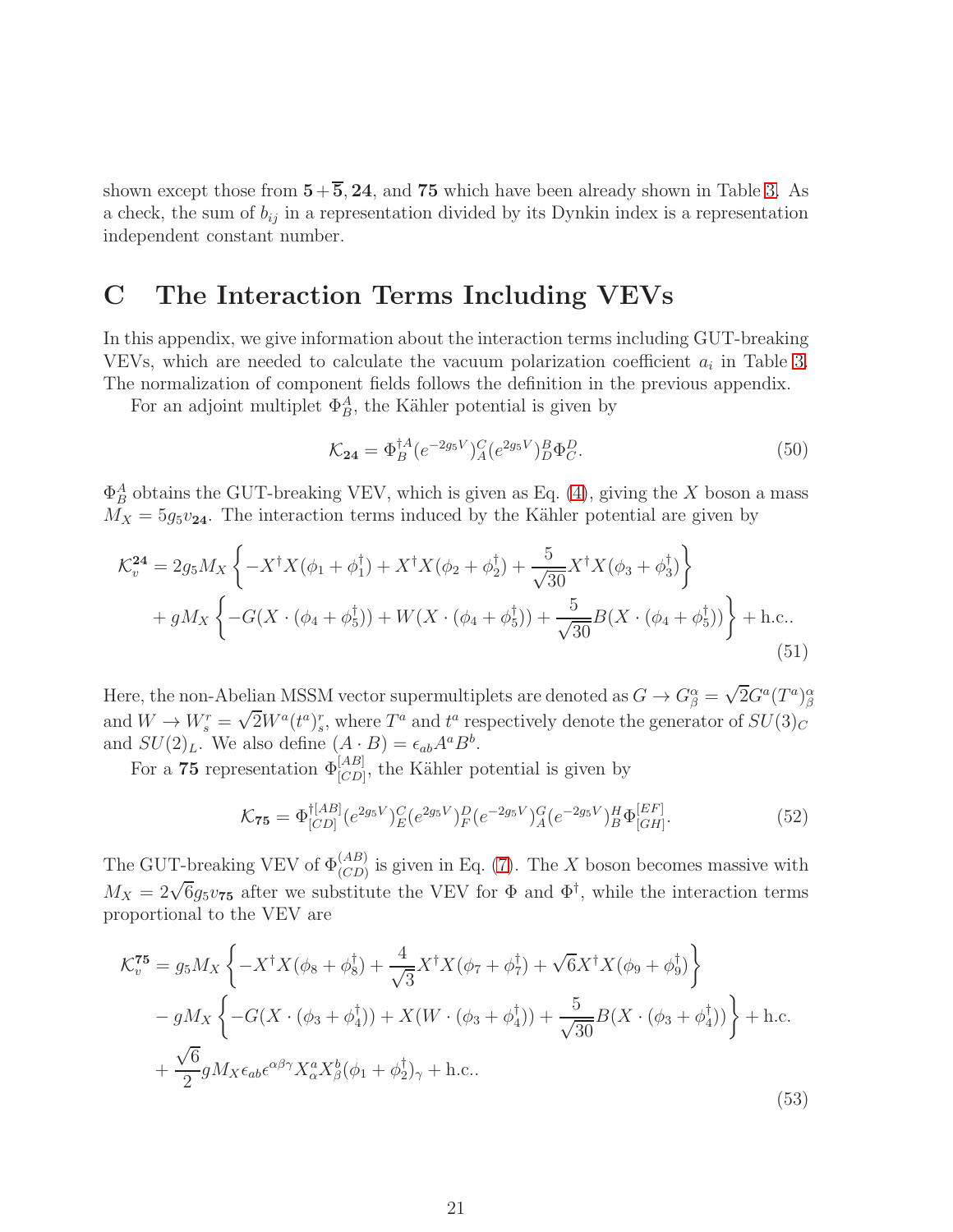<span id="page-22-0"></span>

| reps.                          | $b_{ij}$                                                                                                                |
|--------------------------------|-------------------------------------------------------------------------------------------------------------------------|
| $10+\overline{10}$             | $b_{13} = b_{\overline{13}} = 1$                                                                                        |
|                                | $b_{23} = b_{\overline{23}} = 2$                                                                                        |
| $15+15$                        | $b_{13} = b_{\overline{13}} = 3$                                                                                        |
|                                | $b_{23} = b_{\overline{23}} = 4$                                                                                        |
| $35+\overline{35}$             | $b_{12} = b_{\overline{12}} = 6$                                                                                        |
|                                | $b_{23} = b_{\overline{23}} = 12$                                                                                       |
|                                | $b_{34} = b_{\overline{34}} = 10$                                                                                       |
|                                | $b_{12} = b_{13} = b_{\overline{12}} = b_{\overline{13}} = 3/2$                                                         |
|                                | $b_{25} = b_{35} = b_{\overline{25}} = b_{\overline{35}} = 3$<br>$b_{24} = b_{\overline{24}} = 1/2$                     |
| ${\bf 40}+{\bf \overline{40}}$ | $b_{34} = b_{\overline{34}} = 9/2$                                                                                      |
|                                | $b_{46} = b_{56} = b_{\overline{46}} = b_{\overline{56}} = 4$                                                           |
|                                | $b_{12} = b_{12} = 4/3$                                                                                                 |
|                                | $b_{15} = b_{\overline{15}} = 1/3$                                                                                      |
|                                | $b_{16} = b_{35} = b_{37} = b_{\overline{16}} = b_{\overline{35}} = b_{\overline{37}} = 2$                              |
| $45+\overline{45}$             | $b_{24} = b_{45} = b_{\overline{24}} = b_{\overline{45}} = 8/3$                                                         |
|                                | $b_{36} = b_{\overline{36}} = 3$                                                                                        |
|                                | $b_{46} = b_{47} = b_{\overline{46}} = b_{\overline{47}} = 4$                                                           |
|                                | $b_{13} = b_{\overline{13}} = 2$                                                                                        |
|                                | $b_{23} = b_{\overline{23}} = 3$                                                                                        |
| $50+\overline{50}$             | $b_{26} = b_{\overline{26}} = 4$                                                                                        |
|                                | $b_{35} = b_{\overline{35}} = 6$                                                                                        |
|                                | $b_{46} = b_{\overline{46}} = 8$                                                                                        |
|                                | $b_{56} = b_{\overline{56}} = 12$                                                                                       |
|                                | $b_{12} = b_{15} = b_{26} = b_{35} = b_{\overline{12}} = b_{\overline{15}} = b_{\overline{26}} = b_{\overline{35}} = 2$ |
| $70+\overline{70}$             | $b_{14} = b_{\overline{14}} = 1$                                                                                        |
|                                | $b_{27} = b_{\overline{27}} = 3$                                                                                        |
|                                | $b_{34} = b_{46} = b_{\overline{34}} = b_{\overline{46}} = 4$                                                           |
|                                | $b_{47} = b_{\overline{47}} = 6$                                                                                        |
|                                | $b_{56} = b_{\overline{56}} = 8$                                                                                        |
|                                | $b_{68} = b_{\overline{68}} = 10$                                                                                       |
|                                | $b_{78} = b_{\overline{78}} = 5$                                                                                        |

Table 6: Vacuum polarization coefficients  $b_{ij}$ .  $b_{ij}$  which are not listed here are zero.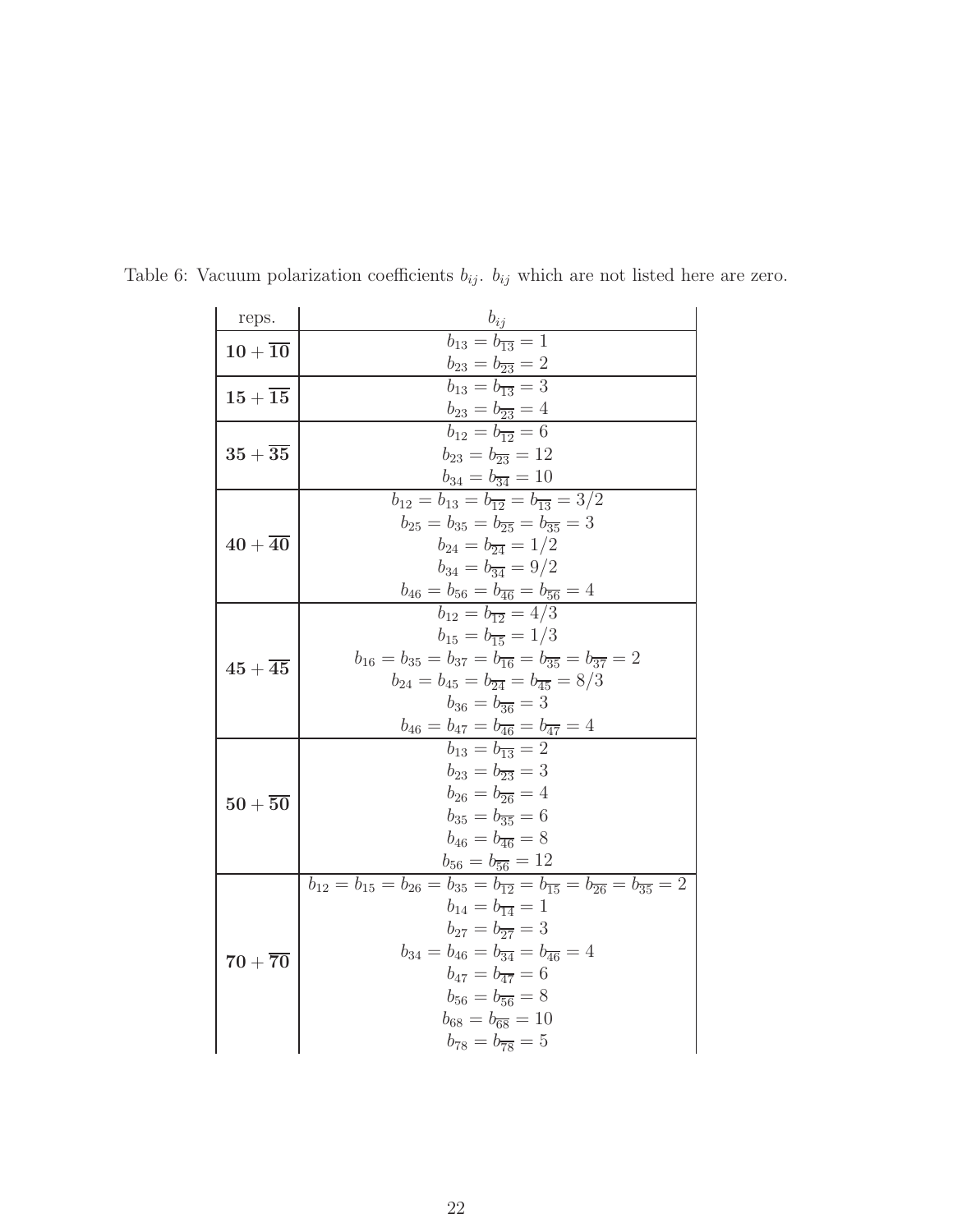## <span id="page-23-0"></span>References

- [1] S. Dimopoulos, S. Raby, and F. Wilczek, "Supersymmetry and the Scale of Unification", Phys. Rev. D24, 1681 (1981).
- [2] L. E. Ibanez and G. G. Ross, "Low-Energy Predictions in Supersymmetric Grand Unified Theories", Phys. Lett. B105, 439 (1981).
- <span id="page-23-1"></span>[3] M. B. Einhorn and D. R. T. Jones, "The Weak Mixing Angle and Unification Mass in Supersymmetric SU(5)", Nucl. Phys. B196, 475 (1982).
- <span id="page-23-2"></span>[4] W. J. Marciano and G. Senjanovic, "Predictions of Supersymmetric Grand Unified Theories", Phys. Rev. D25, 3092 (1982).
- [5] ATLAS, G. Aad *et al.*, "Observation of a new particle in the search for the Standard Model Higgs boson with the ATLAS detector at the LHC", Phys. Lett. B716, 1 (2012), arXiv:1207.7214.
- [6] CMS, S. Chatrchyan *et al.*, "Observation of a new boson at a mass of 125 GeV with the CMS experiment at the LHC", Phys. Lett. B716, 30 (2012), arXiv:1207.7235.
- <span id="page-23-3"></span>[7] ATLAS, CMS, G. Aad *et al.*, "Combined Measurement of the Higgs Boson Mass in pp Collisions at  $\sqrt{s} = 7$  and 8 TeV with the ATLAS and CMS Experiments", Phys. Rev. Lett. 114, 191803 (2015), arXiv:1503.07589.
- <span id="page-23-4"></span>[8] ATLAS Collaboration, G. Aad *et al.*, "Search for top squark pair production in final states with one isolated lepton, jets, and missing transverse momentum in  $\sqrt{s} = 8 \text{ TeV}$ pp collisions with the ATLAS detector", JHEP  $1411$ , 118 (2014), arXiv:1407.0583.
- [9] ATLAS Collaboration, G. Aad *et al.*, "Search for direct production of charginos, neutralinos and sleptons in final states with two leptons and missing transverse momentum in pp collisions at  $\sqrt{s} = 8$  TeV with the ATLAS detector", JHEP 1405, 071 (2014), arXiv:1403.5294.
- [10] ATLAS Collaboration, G. Aad *et al.*, "Search for squarks and gluinos with the ATLAS detector in final states with jets and missing transverse momentum using  $\sqrt{s} = 8$  TeV proton–proton collision data", JHEP 1409, 176 (2014), arXiv:1405.7875.
- [11] CMS Collaboration, S. Chatrchyan *et al.*, "Search for top-squark pair production in the single-lepton final state in pp collisions at  $\sqrt{s} = 8 \text{ TeV}^n$ , Eur. Phys.J. C73, 2677 (2013), arXiv:1308.1586.
- [12] CMS, S. Chatrchyan *et al.*, "Search for new physics in the multijet and missing transverse momentum final state in proton-proton collisions at  $\sqrt{s}$  = 8 TeV", JHEP 1406, 055 (2014), arXiv:1402.4770.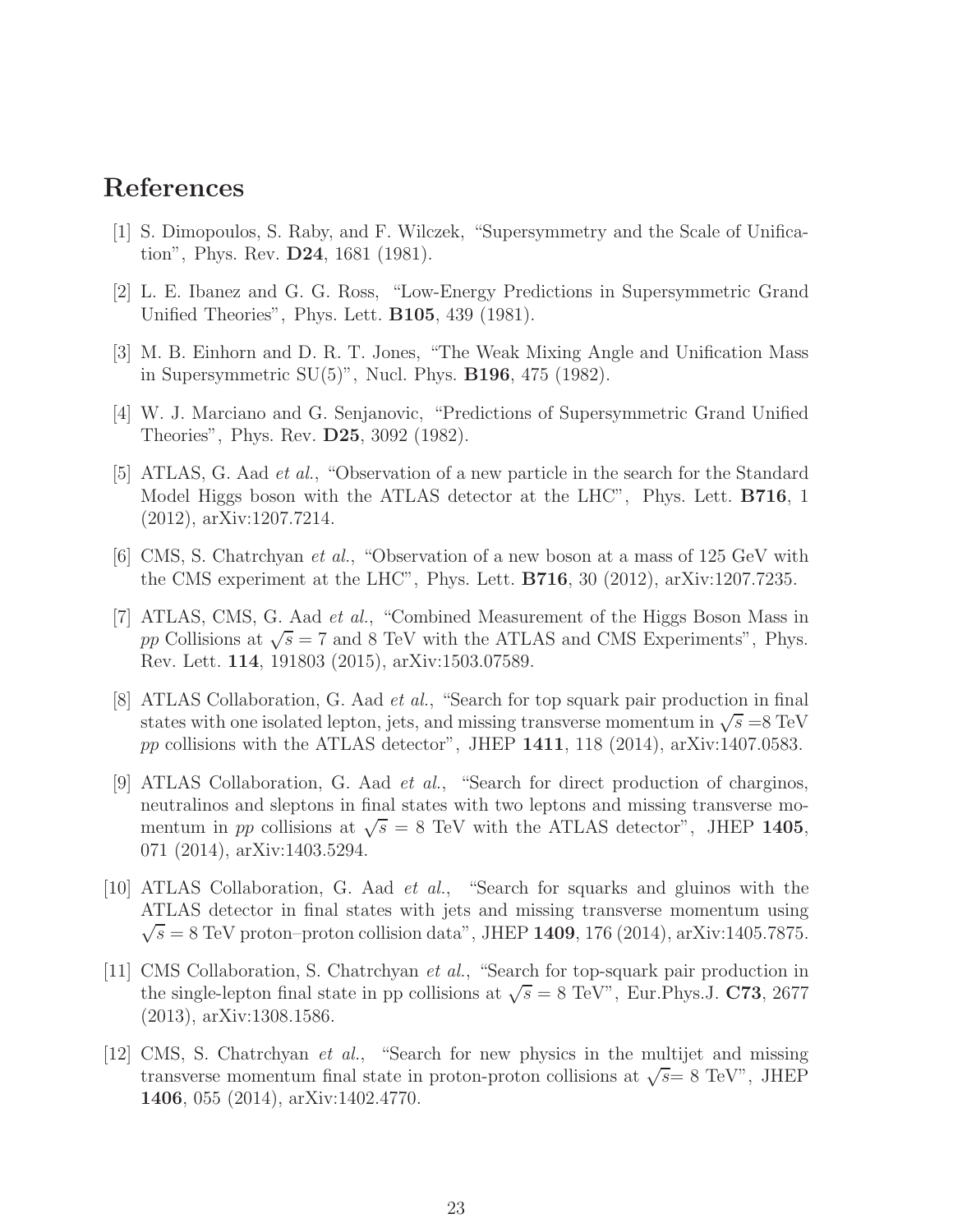- <span id="page-24-0"></span>[13] CMS, V. Khachatryan *et al.*, "Searches for supersymmetry based on events with b jets and four W bosons in pp collisions at 8 TeV", Phys. Lett. B745, 5 (2015), arXiv:1412.4109.
- <span id="page-24-1"></span>[14] T. Goto and T. Nihei, "Effect of RRRR dimension five operator on the proton decay in the minimal  $SU(5)$  SUGRA GUT model", Phys. Rev.  $D59$ , 115009 (1999), arXiv:hep-ph/9808255.
- <span id="page-24-3"></span><span id="page-24-2"></span>[15] H. Murayama and A. Pierce, "Not even decoupling can save minimal supersymmetric SU(5)", Phys. Rev. D65, 055009 (2002), arXiv:hep-ph/0108104.
- <span id="page-24-4"></span>[16] R. D. Peccei and H. R. Quinn, "Constraints Imposed by CP Conservation in the Presence of Instantons", Phys. Rev. **D16**, 1791 (1977).
- <span id="page-24-5"></span>[17] J. Hisano, H. Murayama, and T. Yanagida, "Peccei-Quinn symmetry and suppression of nucleon decay rates in SUSY GUTs", Phys. Lett. B291, 263 (1992).
- [18] J. Hisano, T. Moroi, K. Tobe, and T. Yanagida, "Suppression of proton decay in the missing partner model for supersymmetric SU(5) GUT", Phys. Lett. B342, 138 (1995), arXiv:hep-ph/9406417.
- <span id="page-24-7"></span><span id="page-24-6"></span>[19] L. J. Hall and Y. Nomura, "A Finely-Predicted Higgs Boson Mass from A Finely-Tuned Weak Scale", JHEP 03, 076 (2010), arXiv:0910.2235.
- [20] N. Arkani-Hamed and S. Dimopoulos, "Supersymmetric unification without low energy supersymmetry and signatures for fine-tuning at the LHC", JHEP 06, 073 (2005), arXiv:hep-th/0405159.
- <span id="page-24-12"></span>[21] G. F. Giudice and A. Romanino, "Split supersymmetry", Nucl. Phys. B699, 65 (2004), arXiv:hep-ph/0406088, [Erratum: Nucl. Phys.B706,65(2005)].
- <span id="page-24-8"></span>[22] M. Ibe, S. Matsumoto, and T. T. Yanagida, "Pure Gravity Mediation with  $m_{3/2}$  = 10-100TeV", Phys. Rev. D85, 095011 (2012), arXiv:1202.2253.
- <span id="page-24-9"></span>[23] J. Hisano, D. Kobayashi, T. Kuwahara, and N. Nagata, "Decoupling Can Revive Minimal Supersymmetric  $SU(5)$ ", JHEP 1307, 038 (2013), arXiv:1304.3651.
- <span id="page-24-10"></span>[24] B. Bajc, S. Lavignac, and T. Mede, "Resurrecting the minimal renormalizable supersymmetric SU(5) model", JHEP 01, 044 (2016), arXiv:1509.06680.
- <span id="page-24-11"></span>[25] C. Bachas, C. Fabre, and T. Yanagida, "Natural gauge coupling unification at the string scale", Phys. Lett. B370, 49 (1996), arXiv:hep-th/9510094.
- [26] J. L. Chkareuli and I. G. Gogoladze, "Unification picture in minimal supersymmetric  $SU(5)$  model with string remnants", Phys. Rev. D58, 055011 (1998), arXiv:hepph/9803335.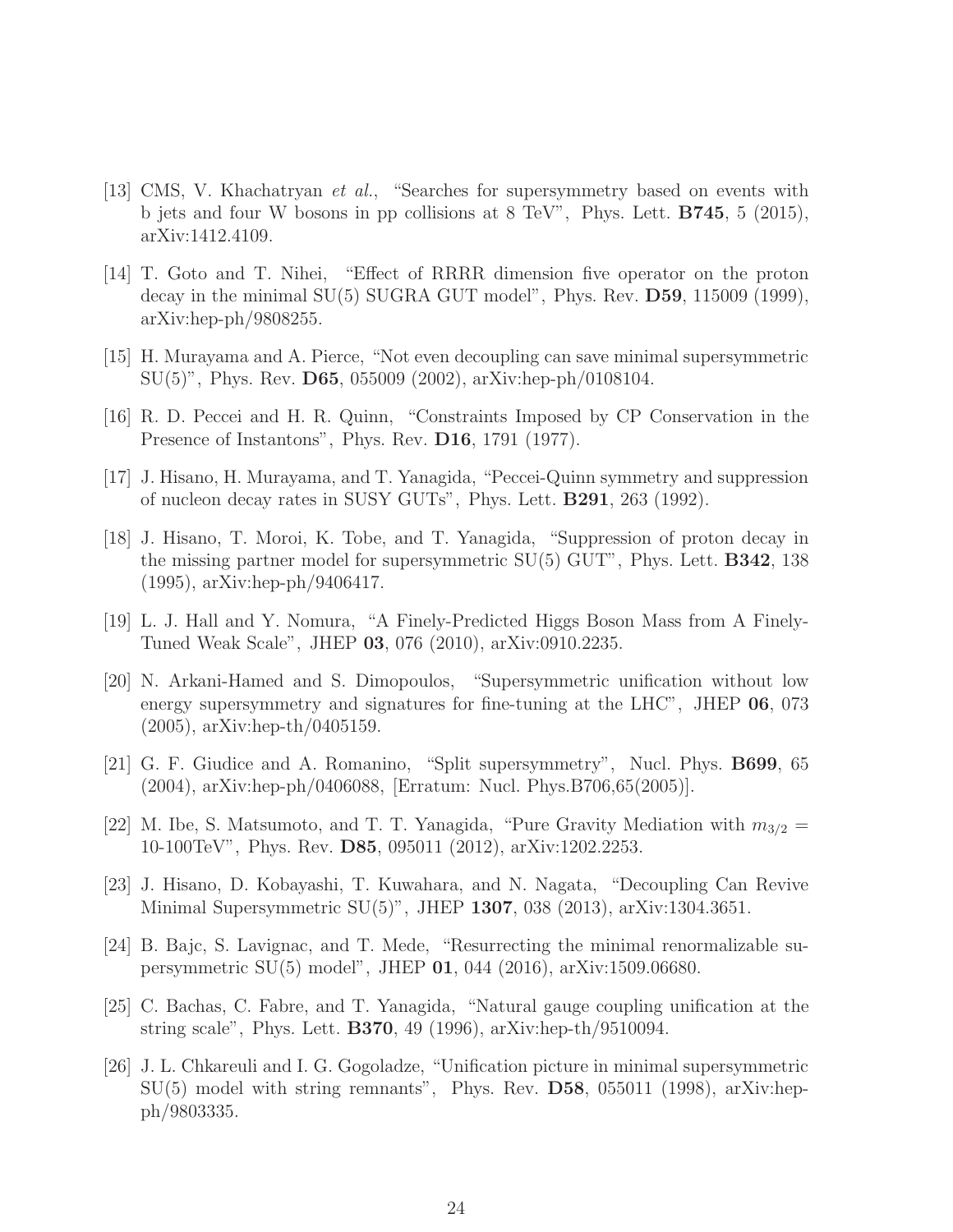- <span id="page-25-2"></span><span id="page-25-0"></span>[27] B. Bajc, P. Fileviez Perez, and G. Senjanovic, "Proton decay in minimal supersymmetric SU(5)", Phys. Rev. D66, 075005 (2002), arXiv:hep-ph/0204311.
- [28] B. Bajc, P. Fileviez Perez, and G. Senjanovic, "Minimal supersymmetric SU(5) theory and proton decay: Where do we stand?", in *Beyond the desert: Accelerator, non-accelerator and space approaches into the next millennium. Proceedings, 3rd International Conference on particle physics beyond the standard model, Oulu, Finland, June 2-7, 2002*, pp. 131–139, 2002, hep-ph/0210374.
- <span id="page-25-3"></span><span id="page-25-1"></span>[29] D. Emmanuel-Costa and S. Wiesenfeldt, "Proton decay in a consistent supersymmetric SU(5) GUT model", Nucl. Phys. B661, 62 (2003), arXiv:hep-ph/0302272.
- [30] L. J. Hall and Y. Nomura, "Gauge unification in higher dimensions", Phys. Rev. D64, 055003 (2001), arXiv:hep-ph/0103125.
- [31] E. Witten, "Deconstruction, G(2) holonomy, and doublet triplet splitting", in *Supersymmetry and unification of fundamental interactions. Proceedings, 10th International Conference, SUSY'02, Hamburg, Germany, June 17-23, 2002*, pp. 472–491, 2001, hep-ph/0201018.
- <span id="page-25-4"></span>[32] I. R. Klebanov and E. Witten, "Proton decay in intersecting D-brane models", Nucl. Phys. B664, 3 (2003), arXiv:hep-th/0304079.
- <span id="page-25-5"></span>[33] T. Friedmann and E. Witten, "Unification scale, proton decay, and manifolds of G(2) holonomy", Adv. Theor. Math. Phys. 7, 577 (2003), arXiv:hep-th/0211269.
- [34] J. Hisano, D. Kobayashi, Y. Muramatsu, and N. Nagata, "Two-loop Renormalization Factors of Dimension-six Proton Decay Operators in the Supersymmetric Standard Models", Phys.Lett. B724, 283 (2013), arXiv:1302.2194.
- <span id="page-25-6"></span>[35] M. Daniel and J. Penarrocha, "SU(3) x SU(2) x U(1) NEXT-TO-LEADING COR-RECTIONS FOR PROTON DECAY IN SU(5) MODEL", Nucl.Phys. B236, 467 (1984).
- <span id="page-25-7"></span>[36] T. Nihei and J. Arafune, "The Two loop long range effect on the proton decay effective Lagrangian", Prog. Theor. Phys. 93, 665 (1995), arXiv:hep-ph/9412325.
- <span id="page-25-8"></span>[37] J. Hisano, T. Kuwahara, and Y. Omura, "Threshold Corrections to Baryon Number Violating Operators in Supersymmetric SU(5) GUTs", Nucl. Phys. B898, 1 (2015), arXiv:1503.08561.
- <span id="page-25-9"></span>[38] B. Grinstein, "A Supersymmetric SU(5) Gauge Theory with No Gauge Hierarchy Problem", Nucl. Phys. B206, 387 (1982).
- <span id="page-25-10"></span>[39] A. Masiero, D. V. Nanopoulos, K. Tamvakis, and T. Yanagida, "Naturally Massless Higgs Doublets in Supersymmetric SU(5)", Phys. Lett. B115, 380 (1982).